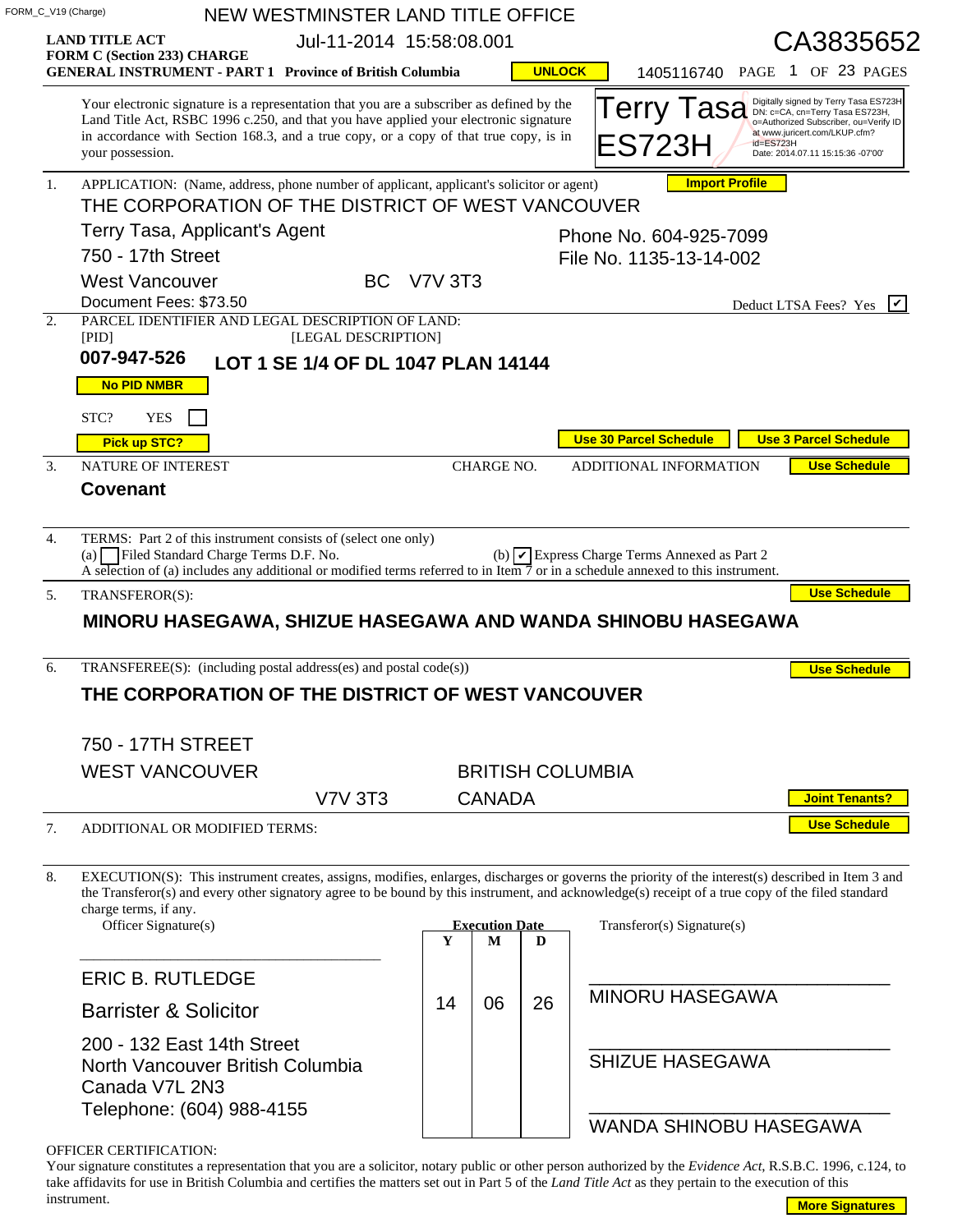# **LAND TITLE ACT FORM D EXECUTIONS CONTINUED** Officer Signature(s) **Execution Date** Transferor / Borrower / Party Signature(s) \_\_\_\_\_\_\_\_\_\_\_\_\_\_\_\_\_\_\_\_\_\_\_\_\_\_\_\_\_\_\_\_\_\_\_\_\_\_\_\_\_\_\_\_\_ \_\_\_\_\_\_\_\_\_\_\_\_\_\_\_\_\_\_\_\_\_\_\_\_\_\_\_\_\_\_\_\_\_\_\_\_\_\_\_\_\_\_\_\_\_ \_\_\_\_\_\_\_\_\_\_\_\_\_\_\_\_\_\_\_\_\_\_\_\_\_\_\_\_\_\_\_\_\_\_\_\_\_\_\_\_\_\_\_\_\_ **Y M D**  PAGE 2 of 23 pages TERRY TASA Commissioner for Taking Affidavits in BC 750 - 17th Street West Vancouver BC V7V 3T3 Expiry: December 31, 2014 (as to both signatures)  $14 \mid 07 \mid 03$ THE CORPORATION OF THE DISTRICT OF WEST VANCOUVER by its authorized signatories: \_\_\_\_\_\_\_\_\_\_\_\_\_\_\_\_\_\_\_\_\_\_\_\_\_\_\_\_\_\_\_ Acting Mayor: MICHAEL LEWIS \_\_\_\_\_\_\_\_\_\_\_\_\_\_\_\_\_\_\_\_\_\_\_\_\_\_\_\_\_\_\_ Municipal Clerk: SHEILA SCHOLES \_\_\_\_\_\_\_\_\_\_\_\_\_\_\_\_\_\_\_\_\_\_\_\_\_\_\_\_\_\_\_ \_\_\_\_\_\_\_\_\_\_\_\_\_\_\_\_\_\_\_\_\_\_\_\_\_\_\_\_\_\_\_

#### OFFICER CERTIFICATION:

**More Signatures**

Your signature constitutes a representation that you are a solicitor, notary public or other person authorized by the *Evidence Act*, R.S.B.C. 1996, c.124, to take affidavits for use in British Columbia and certifies the matters set out in Part 5 of the *Land Title Act* as they pertain to the execution of this instrument.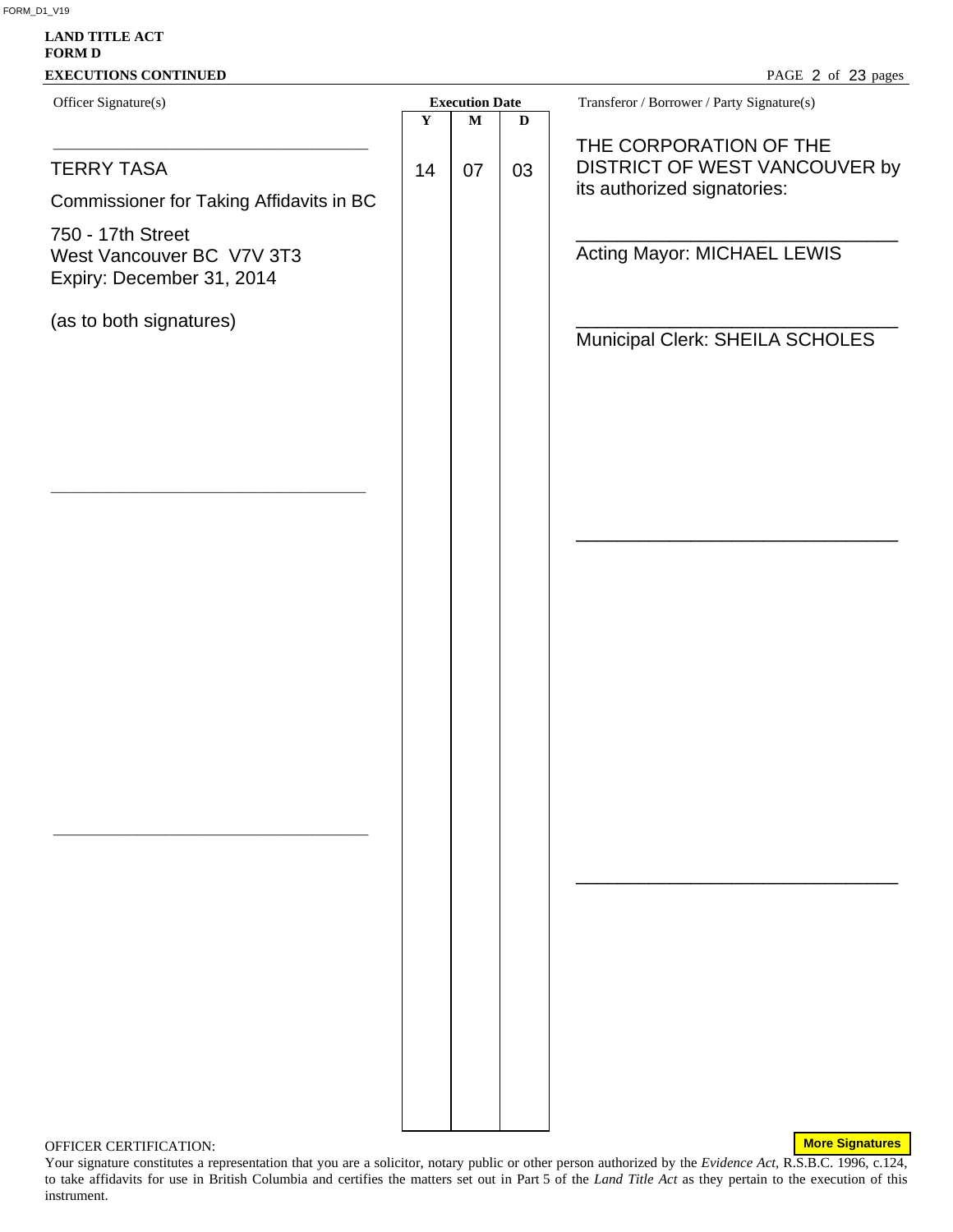# **TERMS OF INSTRUMENT - PART 2**

# **SECTION 219 COVENANT** (No Build Covenant)

This agreement dated for reference the 15th day of May, 2014 is

#### **BETWEEN:**

# MINORU HASEGAWA, SHIZUE HASEGAWA and WANDA SHINOBU HASEGAWA all of 825 Taylor Way, West Vancouver BC V7T 2J9

(collectively, the "Owner")

AND:

(the "Developer")

# AND:

THE CORPORATION OF THE DISTRICT OF WEST VANCOUVER, a municipality incorporated under the Local Government Act, R.S.B.C. 1996, c.323 and having its office at 750 - 175h Street, West Vancouver, BC V7V 3T3

#### **WHEREAS:**

A. Minoru Hasegawa, Shizua Hasegawa and Wanda Shinobu Hasegawa are the registered owners in fee simple of all the land in the District of West Vancouver, legally described as:

> PID: 007-947-526 Lot 1 South East 1/4 of District Lot 1047 Plan 14144 (the "Owner's Lands"):

**B.** The Developer has the right to purchase in fee simple the Owner's Lands and the land in the District of West Vancouver, legally described as:

> PID: 007-947-534 Lot 3 Except Part in Plan VAP23118 South East 1/4 of District Lot 1047 Plan 14144 (the "Other Lands");

- $C_{1}$ The District has rezoned the Lands, which rezoning facilitates the proposed development on the Lands;
- D. To ensure that the rezoning is in the public interest, the Owner agreed to enter into this Agreement restricting the use, development and subdivision of the Land and to provide the District with certain amenities which will mitigate the impact of the proposed development, all on the terms set out in this Agreement; and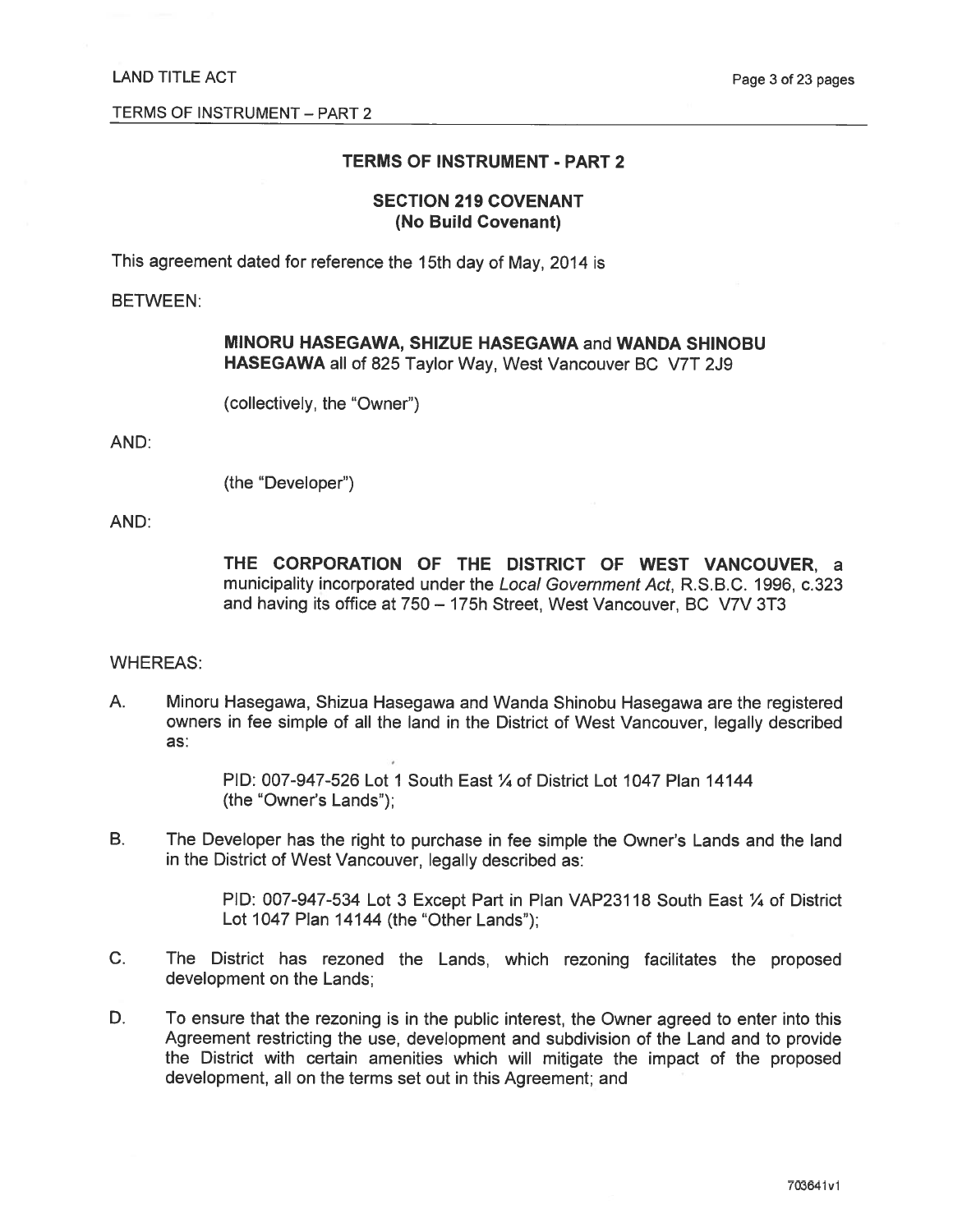# TERMS OF INSTRUMENT - PART 2

 $E_{\perp}$ Section 219 of the Land Title Act of British Columbia permits the registration of a covenant of a negative or positive nature in favour of a municipality, in respect of the use of the land, the building on land, the subdivision of land and the preservation of land or a specified amenity on the land.

THIS AGREEMENT is evidence that, pursuant to s. 219 of the Land Title Act, and in consideration (the receipt and sufficiency of which the Owner acknowledges), the Owner grants to and covenants with the District as follows:

- $1<sub>1</sub>$ **Definitions - In this Agreement:** 
	- "Consolidated Site" means the site created by the consolidation of the Owner's  $(a)$ Lands and the Other Lands:
	- "Council" means the council of the District of West Vancouver;  $(b)$
	- "Covenant" means a covenant granted by the Owner to the District under section  $(c)$ 219 of the Land Title Act in respect of any part of the Owner's Land;
	- $(d)$ "Develop" or "Developed" means any one or more of construct on, build on, improve or alter and "Development" has the corresponding meaning but, unless specifically stipulated in this Agreement, does not include the issuance of a development permit:
	- $(e)$ "District" means the District of West Vancouver;
	- "LTO" means the Lower Mainland Land Title Office and any successor of that  $(f)$ office:
	- $(g)$ "Other Lands" has the meaning given to it in Recital B;
	- $(h)$ "Owner" means the person or persons registered in the LTO as owner of the Owner's Lands, or of any parcel into which the Owner's Lands is consolidated or subdivided, whether in that person's own right or in a representative capacity or otherwise:
	- $(i)$ "Owner's Lands" has the meaning given to it in Recital A; and
	- $(i)$ "Subdivision" and "Subdivided" means the division of land into two or more parcels (including air space parcels) by any means, including by deposit of a subdivision, reference or other plan under the Land Title Act, lease, fractional interest, or deposit of a strata plan or bare land strata plan under the Strata Property Act (including deposit of any phase of a phased bare land strata plan);
- $2.$ Schedules - The schedules listed below form part of this Agreement:
	- $(a)$ Schedule "A" - Tree Preservation Covenant; and
	- $(b)$ Schedule "B" - Building Restriction Covenant.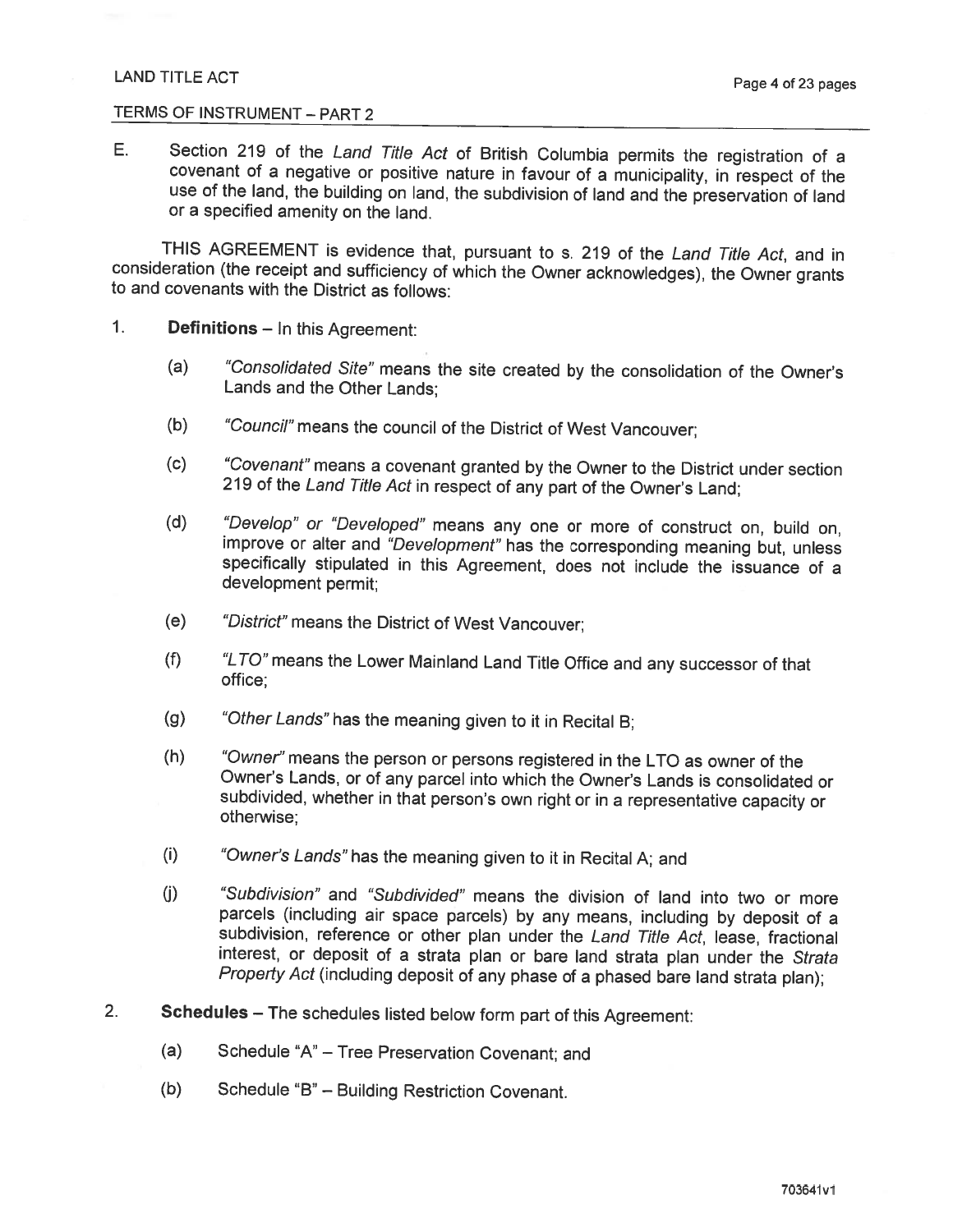- $3<sub>1</sub>$ Covenants regarding Use and Development - Except in strict accordance with this Agreement:
	- $(a)$ the Owner's Lands must not be used or Developed; and
	- $(b)$ no development permit, building permit or occupancy permit may be applied for, or is required to be issued by the District in respect of any improvement on the Owner's Lands.
- $4.$ No Build Covenant - The Owner's Lands may not be used or Developed and no building permit is required to be issued by the District in respect of any improvement on the Owner's Lands unless and until:
	- $(a)$ a consolidation plan is fully registered at the LTO consolidating the Owner's Lands and the Other Lands into one development parcel (the "Consolidated  $Site$ "):
	- $(b)$ a Covenant (the "Tree Preservation Covenant"), executed by the Owner and by the District is fully registered at the LTO in favour of the District against the Consolidated Site in priority to all financial charges. The Tree Preservation Covenant shall be in the form set out in Schedule "A" hereto provided that it may be modified by the Director in his or her sole discretion so as to better secure the Owner's tree preservation obligations in, on, over and under the Consolidated Site; and
	- $(c)$ a Covenant (the "Building Restriction Covenant"), executed by the Owner and by the District is fully registered at the LTO in favour of the District against the Consolidated Site in priority to all financial charges. The Building Restriction Covenant shall be in the form set out in Schedule "B" hereto.
- $5<sub>1</sub>$ Release of Covenant - The District agrees that the Owner is entitled to give notice to the District requiring the District to execute and deliver to the Owner a discharge, in registrable form, of this Agreement, from title to the Consolidated Site if the District determines, in it sole discretion, as at the date on which the Owner gives notice to the District under this section, that all requirements of this Agreement have been performed and that there is no breach or default under this Agreement. The Developer is responsible for the preparation of the discharges under this section and for the cost of registration at the LTO.
- 6. Discharge of this Agreement if No Rezoning - The District agrees that if the District of West Vancouver Zoning Bylaw 4662, Amendment Bylaw 4784 is not adopted by the District's Council before July 7, 2014 the Owner is entitled to require the District to execute and deliver to the Owner a discharge, in registrable form, of this Agreement from title to the Owner's Lands, with the Developer being responsible for preparation of that discharge and the cost of its registration.
- $7.$ Indemnity - The Owner and the Developer each release and must indemnify and save harmless the District, its elected and appointed officials, officers, and employees (the "District Indemnitees"), from and against all liabilities, claims, actions, suits, damages, losses, costs, debts, fines, penalties, taxes, demands and expenses, including legal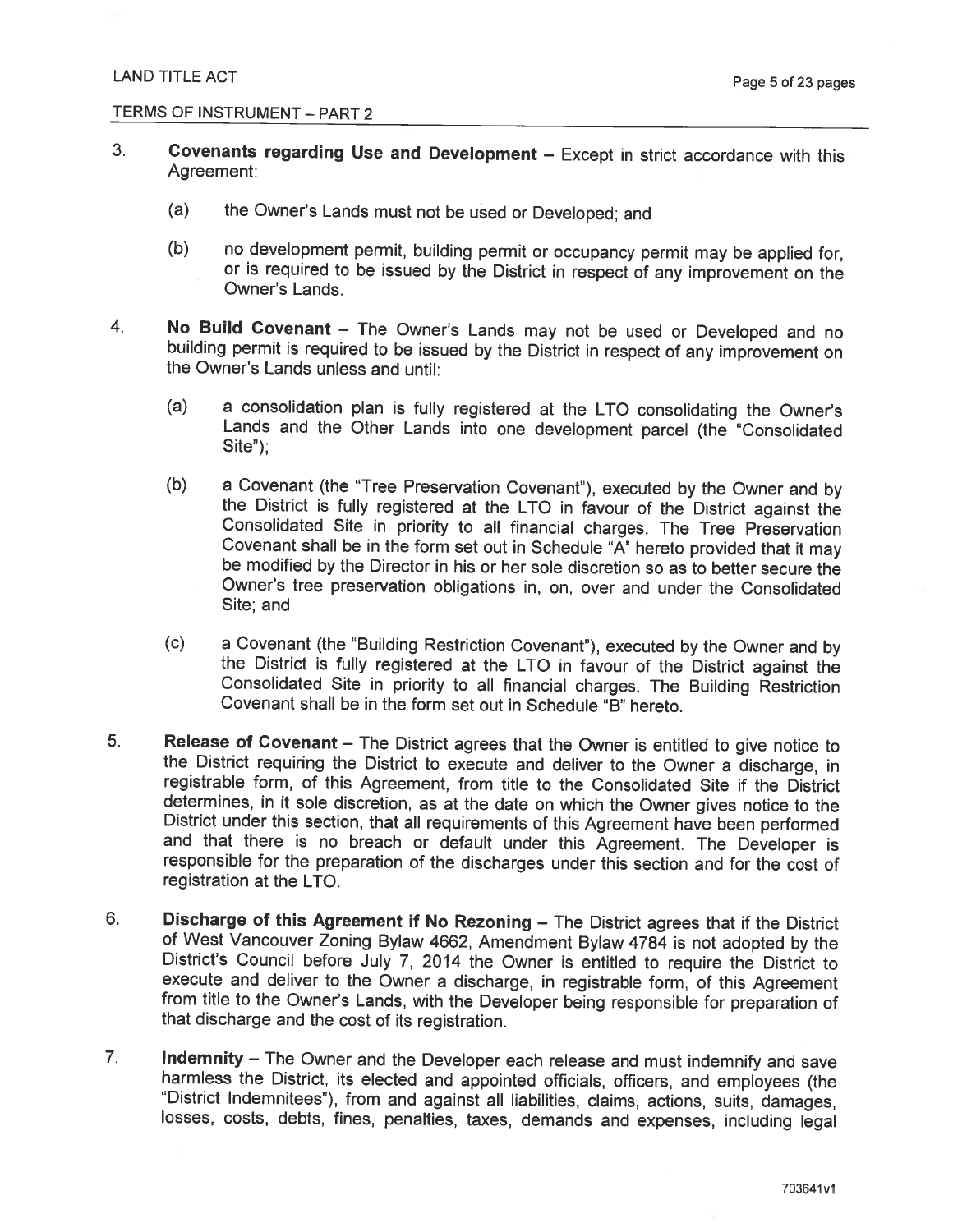fees and disbursements, whether arising from death, bodily injury, property damage, property loss, economic loss or any other loss or damage of any kind whatsoever, suffered or incurred by the District Indemnitees, or anyone else, arising directly or indirectly or in any way related to: (a) the granting or existence of this Agreement; (b) the performance by the Owner of this Agreement: or (c) default by the Owner under or in respect of this Agreement.

- Cost The Owner and the Developer shall comply with all requirements of this 8. Agreement at its own cost and expense.
- District's Expenses The Developer shall pay the costs and expenses incurred and 9. payments and expenditures made by the District, including without limitation, all survey. advertising, legal fees and disbursements and the District's costs in connection with:
	- $(a)$ the process of rezoning the Lands:
	- $(b)$ the negotiation and preparation of this Agreement and any amendments thereto; and
	- $(c)$ the negotiation and preparation of all other covenants, agreements and statutory rights of way granted by the Owner or the Developer to the District or entered into between the Owner or the Developer and the District in respect of the Development contemplated in this Agreement and ancillary documents and any modifications of them from time to time.

The District may render an invoice for its costs and expenses at any time and the Developer would remit amounts owing to the District pursuant to this section 7 upon receipt of the invoice for same from the District. The covenant in this section 7 will survive the expiry or earlier termination of this Agreement.

- $10<sub>1</sub>$ **Priority** – This Agreement and all covenants, easements and statutory rights of way required to be registered against the Lands must be registered in priority to all financial charges and encumbrances and in priority to all leases, options to purchase and rights of first refusal.
- $11.$ **Plans** – Where a Covenant, right of way or other document required by this Agreement requires a survey or other plan, the Developer shall be solely responsible, at its own cost, for preparation of the document, including the survey and the plan, and for all costs of registration of such documents.
- $12.$ No Liability in  $Tort$  – The parties agree that this Agreement creates only contractual obligations and obligations arising out of the nature of this document as a covenant under seal. The intent of this section is to exclude tort liability of any kind and to limit the parties to their rights and remedies under the law of contract and under the law pertaining to covenants under seal.
- $13.$ Bylaw to the Contrary - This Agreement shall restrict use of the Owner's Lands in the manner provided herein notwithstanding any right or permission to the contrary contained in any bylaw of the District.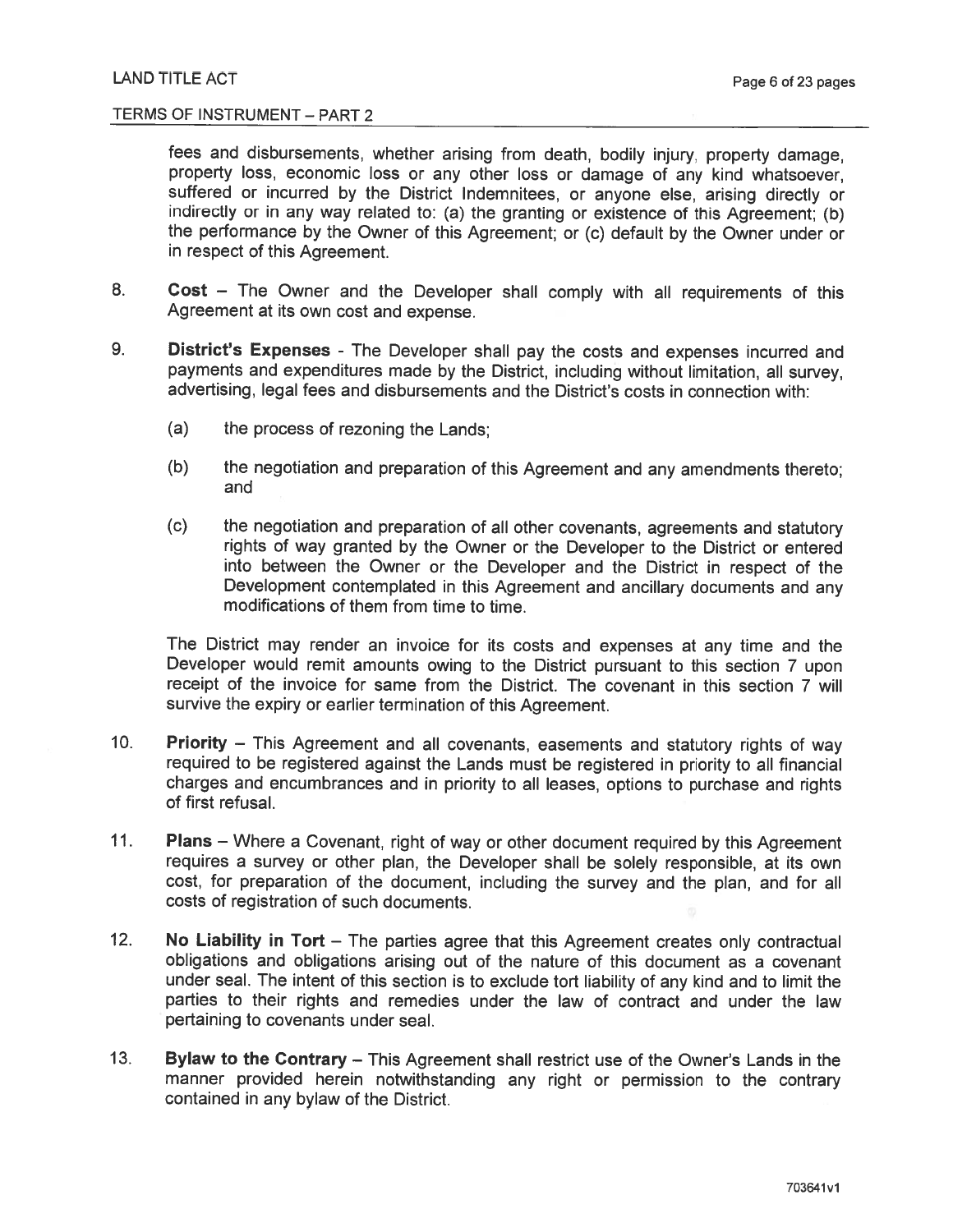- $14.$ No Public Law Duty - Where the District is required or permitted by this Agreement to form an opinion, exercise a discretion, express satisfaction, make a determination or give its consent, the Owner and the Developer agree that the District is under no public law duty of fairness or natural justice in that regard and agrees that the District may do any of those things in the same manner as if it were a private party and not a public body.
- $15.$ No Waiver - No provision or breach of this Agreement, or any default, is to be considered to have been waived or acquiesced in by a party unless the waiver is express and is in writing by the party. The waiver by a party of any breach by the other party of any provision, or default, is not to be construed as or constituted a waiver of any further or other breach of the same or any other provision or default.
- $16.$ Rights are Cumulative - All rights and remedies of a party under or in respect of this Agreement (including its breach) are cumulative and are in addition to, and do not exclude, or limit any other right or remedy. All rights and remedies may be exercised concurrently.
- $17<sub>1</sub>$ Rights are Permissive Only - The rights given to the District by this Agreement are permissive only and nothing in this Agreement imposes any legal duty of any kind on the District to the Owner or the Developer, any strata corporation formed upon the stratification of the Owner's Lands, the owners, occupiers or lessees from time to time of the Owner's Lands or anyone else, and nothing in this Agreement obliges the District to enforce this Agreement, to perform any act or to incur any expense in respect of this Agreement.
- $18.$ No Effect on Laws or Powers – This Agreement and the Owner's contributions. obligations and agreements set out in this Agreement do not:
	- $(a)$ affect or limit the discretion, rights, duties or powers of the District or the Approving Officer for the District under any enactment or at common law. including in relation to the use, development, servicing of the Owner's Lands;
	- $(b)$ impose on the District or the Approving Officer any legal duty or obligation, including any duty of care or contractual or other legal duty or obligation, to enforce this Agreement;
	- $(c)$ affect or limit any enactment relating to the use or development of the Owner's Lands; or
	- $(d)$ relieve the Owner or the Developer from complying with any enactment, including in relation to the use or development of the Owner's Lands, and without limitation shall not confer directly or indirectly any exemption or right of set-off from development costs charges, connection charges, application fees, user fees or other rates, levies and charges payable under any bylaw of the District,

and the Owner covenants and agrees to comply with all such enactments with respect to the Owner's Lands.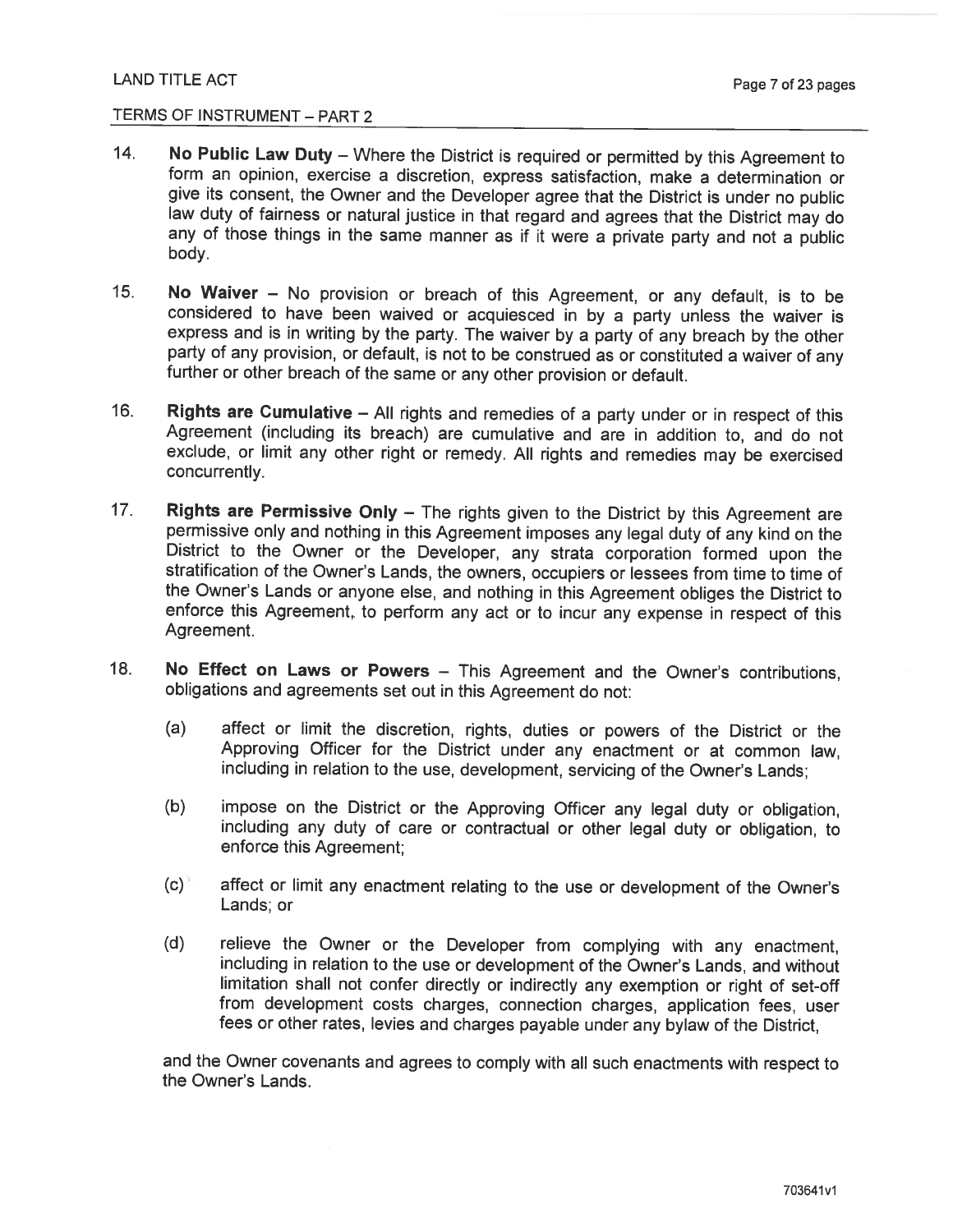- 19. Remedies for Breach - The Owner and the Developer agree that, without affecting any other rights or remedies the District may have in respect of any breach of this Agreement, the District is entitled, in light of the public interest in securing strict performance of this Agreement, to seek and obtain from the British Columbia Supreme Court a mandatory or prohibitory injunction, or order for specific performance, in respect of the breach
- $20.$ Binding Effect - This Agreement enures to the benefit of and is binding upon the parties and their respective heirs, executors, administrators, trustees, receivers and successors (including successors in title).
- $21.$ Covenant Runs with the Lands - Every provision of this Agreement and every obligation and covenant of the Owner in this Agreement, is a covenant granted by the Owner to the District in accordance with section 219 of the Land Title Act, and this Agreement burdens the Owner's Lands to the extent provided in this Agreement, and runs with every parcel into which the Owner's Lands are or may be consolidated (including by the removal of interior parcel boundaries) or Subdivided by any means including by subdivision under the Land Title Act or by strata plan or bare land strata plan under the Strata Property Act.
- $22.$ Voluntary Agreement - The Owner and the Developer acknowledges that the Owner has entered into this Agreement voluntarily and has received legal advice with regard to the entry of this Agreement.
- 23. Limitation on Owner's Obligations - The Owner is only liable for breaches of this Agreement that occur while the Owner is the registered Owner of the Owner's Lands. The Developer is only liable for breaches of this Agreement that occur while either the Owner or the Developer is the registered owner of the Owner's Lands.
- 24. Further Acts - The Owner and the Developer must do everything reasonably necessary to give effect to the intent of this Agreement, including execution of further instruments.
- 25. Joint Obligations of Owner - If two or more persons should ever comprise the Owner or the Developer, the liability of each such person to observe and perform all of the Owner's or the Developer's obligations pursuant to this Agreement, will be deemed to be joint and several.
- 26. Severance - If any part of this Agreement is held to be invalid, illegal or unenforceable by a court having the jurisdiction to do so, that part is to be considered to have been severed from the rest of this Agreement and the rest of this Agreement remains in force unaffected by that holding or by the severance of that part.
- $27.$ No Joint Venture – Nothing in this Agreement shall constitute the Owner or the Developer as the agent, joint venture or partner of the District or give the Owner or the Developer any authority or power to bind the District in any way.
- 28. Notice – All notices and other communications required or permitted to be given under this Agreement must be in writing and must be sent by registered mail or delivered by hand or facsimile transmission to the following addresses: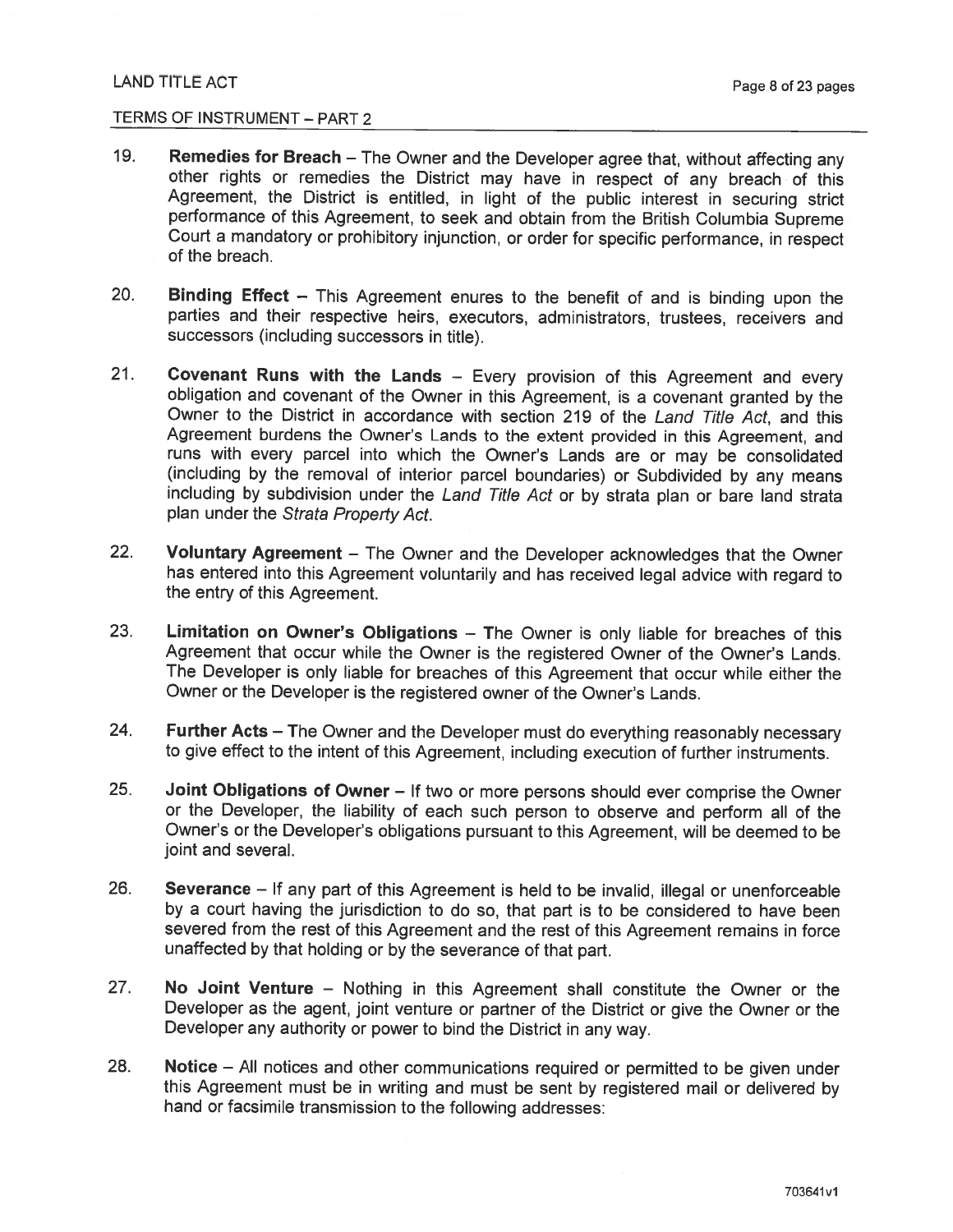$(a)$ if to the Owner, as follows:

> Minoru Hasegawa, Shizua Hasegawa and Wanda Shinobu Hasegawa 825 Taylor Way West Vancouver BC V7T 2J9

Facsimile: 604

 $(b)$ if to the Developer, as follows:

> Milliken Development Corporation  $334 - 901$  West  $3<sup>rd</sup>$  Street North Vancouver BC V7P 3P9

Attention: Donald R. Milliken, President Facsimile: 604-925-4644 Office: 604-925-4600

 $(c)$ if to the District, as follows:

> The Corporation of the District of West Vancouver  $750 - 17$ <sup>th</sup> Street West Vancouver BC V7V 3T3

Attention: Director, Engineering and Transportation Facsimile: (604) 925-5968

Any notice or other communication that is delivered by hand or via facsimile is considered to have been given on the next business day after it is dispatched for delivery. Any notice or other communication that is sent by registered mail is considered to have been given five days after the day on which it is mailed at a Canada Post office. If there is an existing or threatened strike or labour disruption that has caused, or may cause, an interruption in the mail, any notice or other communication must be delivered until ordinary mail services is restored or assured. If a party changes its' address, it must immediately give notice of its' new address to the other party as provided in this section.

#### 29. **Interpretation - In this Agreement:**

- $(a)$ reference to the singular includes a reference to the plural, and vice versa, unless the context requires otherwise:
- $(b)$ article and section headings have been inserted for ease of reference only and are not to be used in interpreting this Agreement:
- $(c)$ reference to a particular numbered section or article, or to a particular lettered Schedule, is a reference to the correspondingly numbered or lettered article, section or Schedule of this Agreement;
- $(d)$ reference to the "Lands" or to any other parcel of land is a reference also to any parcel into which it is Subdivided or consolidated by any means (including the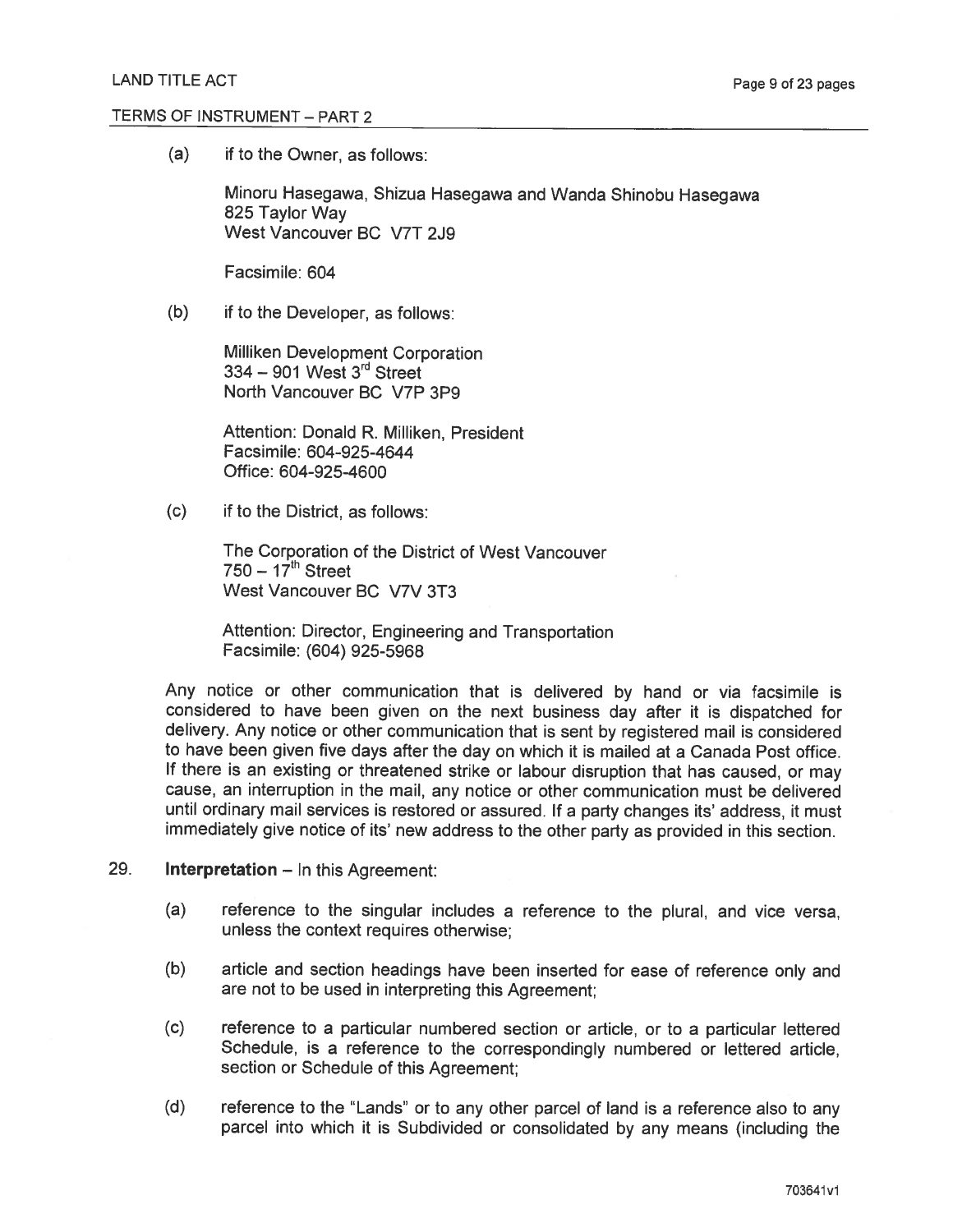removal of interior parcel boundaries) and to each parcel created by any such Subdivision or consolidations:

- $(e)$ if a word or expression is defined in this Agreement, other parts of speech and grammatical forms of the same word or expression have corresponding meanings:
- $(f)$ reference to any enactment includes any regulations, orders, permits or directives made or issued under the authority of that enactment;
- $(g)$ unless otherwise expressly provided, reference to any enactment is a reference to that enactment as consolidated, revised, amended, re-enacted or replaced;
- time is of the essence;  $(h)$
- $(i)$ reference to a "party" is a reference to a party to this Agreement and to their respective heirs, executors, successors (including successors in title), trustees, administrators and receivers;
- $(j)$ reference to a "day", "month", "quarter or calendar year, as the case may be, unless otherwise expressly provided; and
- $(k)$ where the word "including" is followed by a list, the contents of the list are not intended to circumscribe the generality of the expression preceding the word "including"; and
- $(I)$ any act, decision, determination, consideration, opinion, consent or exercise of discretion by a party or person as provided in this Agreement must be performed, made, formed or exercised, acting reasonably, except that any act. decision, determination, consideration, consent, opinion or exercise of discretion that is said to be within the "sole discretion" of a party or person may be performed, made, formed or exercised by that party or person in the sole, unfettered and absolute discretion of that party or person.
- 30. Deed and Contract - By executing and delivering this Agreement each of the parties intends to create both a contract and a deed of covenant executed and delivered.

As evidence of their agreement to be bound by the above terms, the parties each have executed and delivered this Agreement under seal by executing Part 1 of the Land Title Act Form C to which this Agreement is attached and which forms part of this Agreement.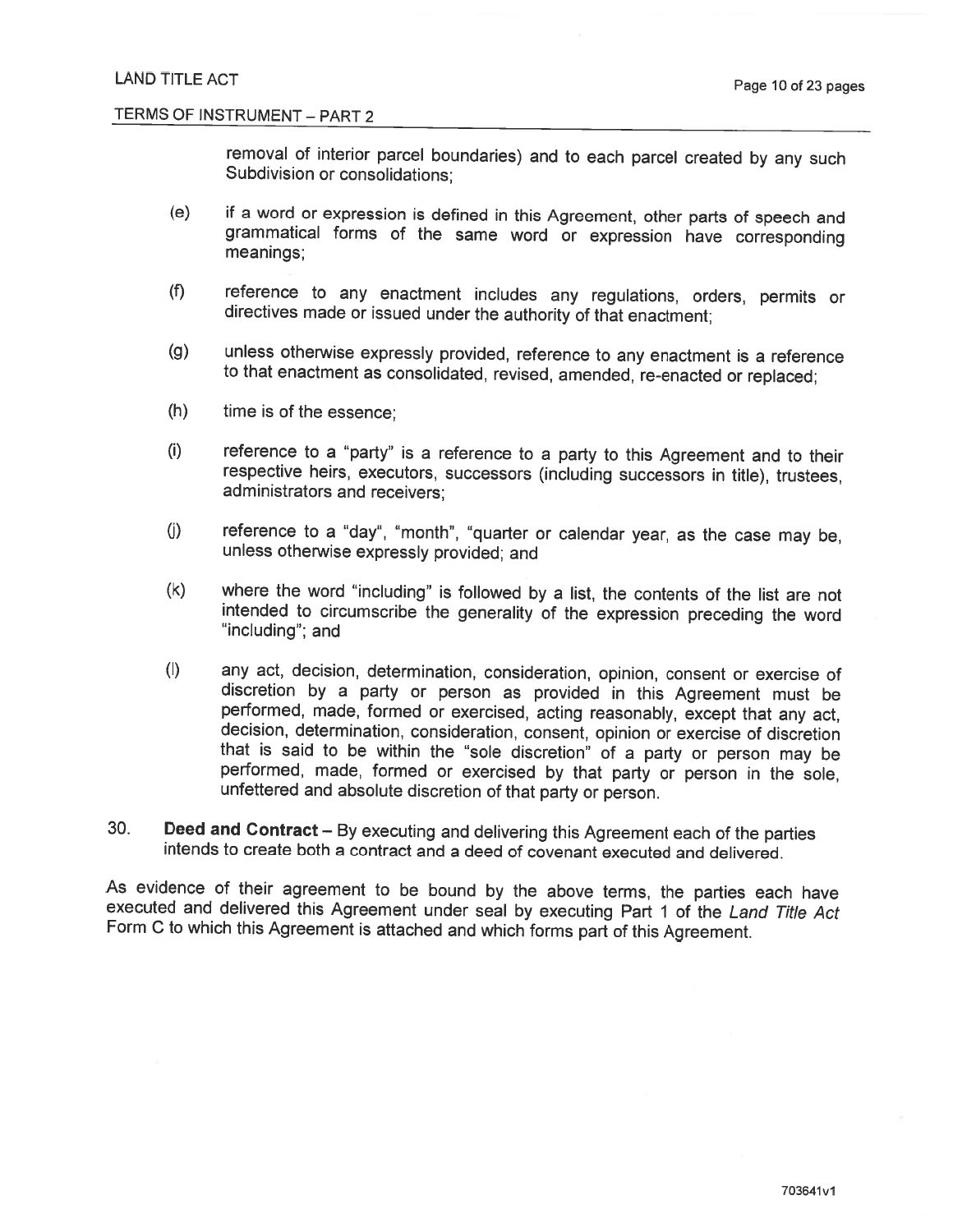# **SCHEDULE "A" Tree Preservation Covenant**

# **TERMS OF INSTRUMENT - PART 2**

# **Tree Preservation Covenant, Statutory Right of Way and Rent Charge**

THIS AGREEMENT dated for reference this \_\_\_\_\_ day of \_\_\_\_\_\_\_\_\_\_\_\_\_\_\_, 2014, is

**BETWEEN:** 

(the "Owner")

AND:

THE CORPORATION OF THE DISTRICT OF WEST VANCOUVER. a municipality incorporated under the Local Government Act, R.S.B.C. 1996, c.323 and having its office at 750 - 17<sup>th</sup> Street, West Vancouver, BC V7V 3T3

(the "District")

**WHEREAS:** 

- А. The Owner is the registered owner in fee simple of lands in the District of West Vancouver, British Columbia legally described in Item 2 of the Form C General Instrument Part 1 to which this Agreement is attached and which forms part of this Agreement (the "Land"):
- **B.** As a condition of the rezoning of the Land and in order to ensure that said rezoning is in the public interest the Owner has offered to enter into this Agreement on the terms and conditions set out in this Agreement;
- $C<sub>1</sub>$ The Owner acknowledges that it is in the public interest to protect and preserve those trees (the "Protected Trees") labelled as the trees to be retained on the Tree Retention Plan prepared by Radix Tree & Landscape Consulting and dated November 28, 2012, a copy of which is attached as Schedule "A" to this Agreement (the "Protected Trees Plan") and has agreed to provide this Agreement to the District on the terms and conditions contained herein; and
- D. The Owner has also agreed to grant to the District a statutory right of way over the Land on the terms and conditions set forth in section 12 herein, which statutory right of way is necessary for the operation and maintenance of the undertaking of the District.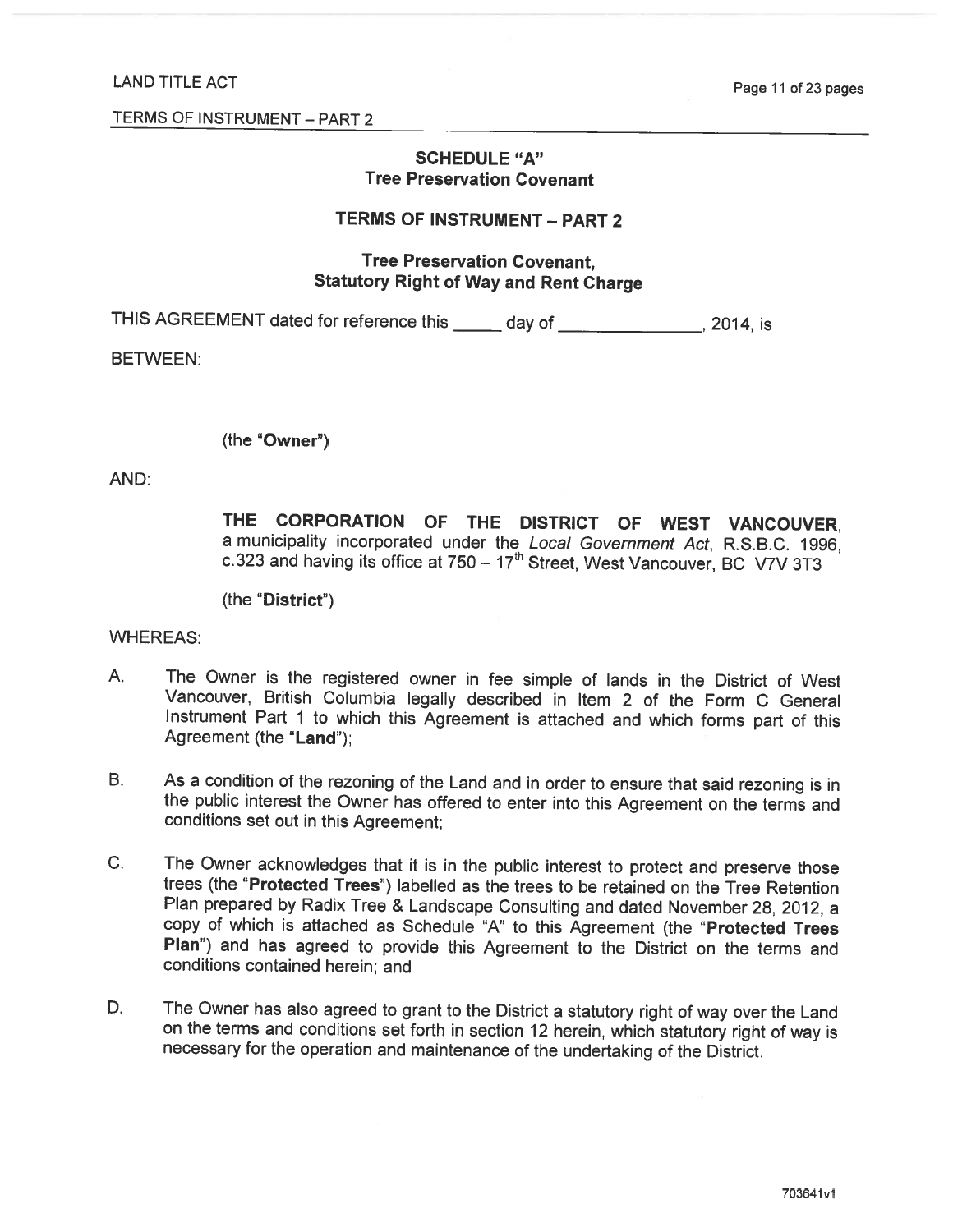# TERMS OF INSTRUMENT - PART 2

NOW THEREFORE in consideration of the sum of \$10.00 now paid by the District to the Owner and other good and valuable consideration, the receipt and sufficiency of which the Owner hereby acknowledges, the parties covenant and agree pursuant to Sections 218 and 219 of the Land Title Act (British Columbia) as follows:

- $1<sub>1</sub>$ **Definitions - In this Agreement:** 
	- $(a)$ "Director" means the District's Director of Planning, Land Development and Permits or his or her designate:
	- $(b)$ "District" means the District of West Vancouver, a municipal corporation incorporated under the Local Government Act (British Columbia), and its elected and appointed officials, employees, agents and contractors;
	- $(c)$ "Enactment" has the meaning given in the Interpretation Act (British Columbia);
	- "Land" has the meaning given to it in recital A hereto;  $(d)$
	- "Protected Trees" has the meaning given to it in recital C; and.  $(e)$
	- $(f)$ "Protected Trees Plan" has the meaning given to it in recital C.
- $2.$ Use of Land - No building or structure on the Land shall be used for any purpose and the Owner shall not apply for any occupancy permit in respect of any building or structure on the Land unless the Owner is in full compliance with Owner's obligations under this Agreement.
- $3<sub>1</sub>$ Tree Preservation during Development - No building or structure shall be constructed on the Land and the Owner shall not apply for a building permit in respect of a building or structure on the Land unless the Owner has installed tree protection barriers around the Protected Trees as shown on the Protected Trees Plan, and the Owner shall maintain the tree protection barriers until an occupancy permit is issued for all residential buildings on the Land. No building or structure on the Land shall be used for any purpose and the Owner shall not apply for any occupancy permit in respect of any building or structure on the Land unless the Protected Trees have been preserved in accordance with this Agreement.
- 4. **Protected Trees - The Owner shall not cut, limb, trim, prune, remove, alter, damage,** destroy or replace or permit the cutting, limbing, trimming, pruning, removal, alteration, destruction or replacement of all or any part of a Protected Tree (including, without limitation, any branches or roots of a Protected Tree) without the prior written consent of the Director pursuant to section 6. The Owner acknowledges and agrees that protection of said trees takes precedence over maintenance or enhancement of views.
- 5. Trees Posing an Immediate Risk or Danger - If a Protected Tree poses an immediate risk or danger to persons or property as a result of being diseased, dead or destroyed by fire or other act of God it may be removed by the Owner provided that the Owner shall notify the District of such removal without delay and provided further that the replacement requirements set out at section 8 shall apply to any Protected Tree that is removed pursuant to this provision.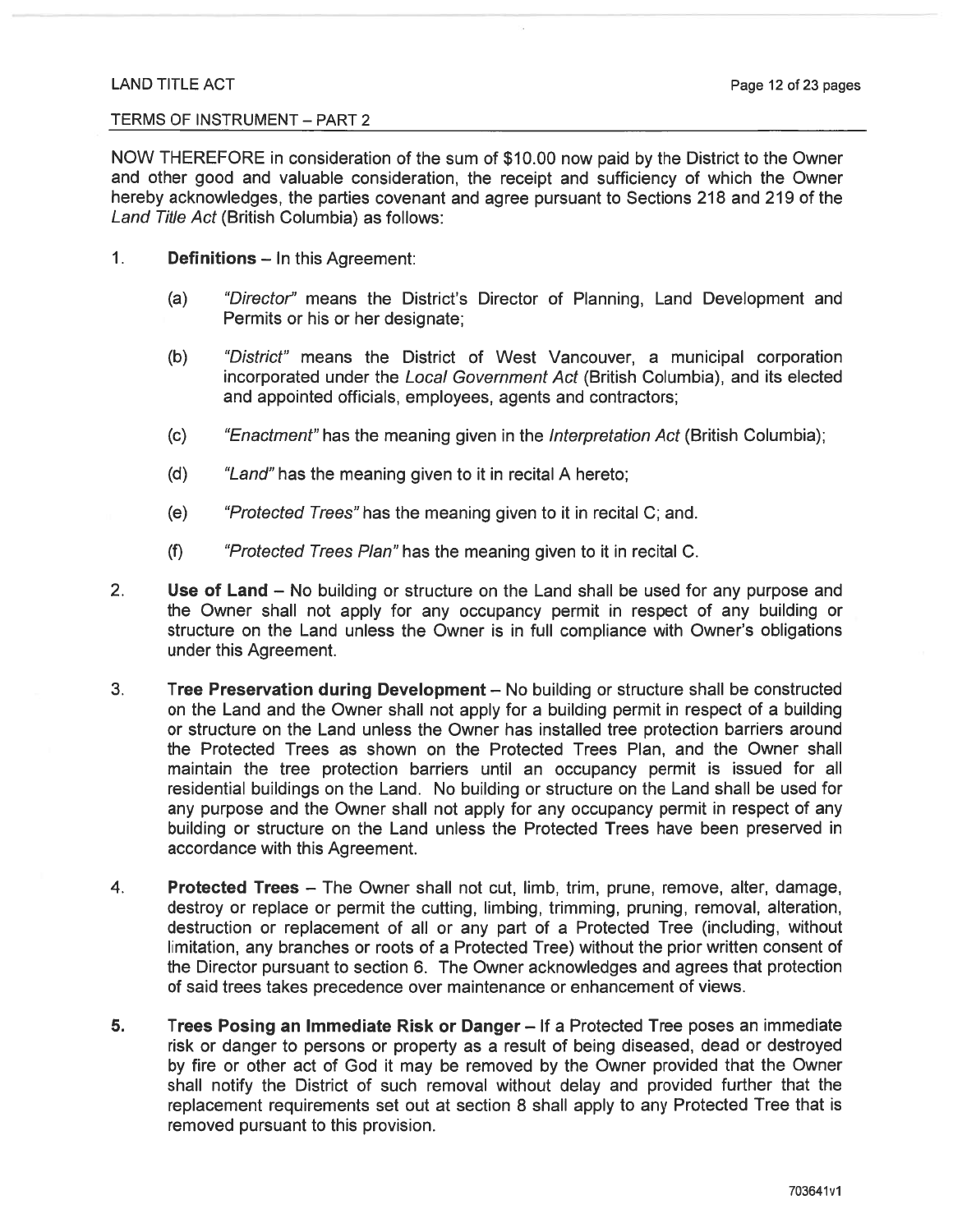- 6. Director Approval – The Owner shall obtain the prior written approval of the Director for the cutting, limbing, trimming, pruning, removal, alteration or replacement of a Protected Tree (except to the limited extent set out in section 5), which approval may be unreasonably refused if the purpose of the proposed cutting, limbing, trimming, pruning, removal, alteration or replacement of a Protected Tree is to maintain, protect or enhance a view, but will not otherwise be unreasonably refused provided that all of the following conditions are satisfied:
	- $(a)$ the proposed work involves no topping of any Protected Trees;
	- $(b)$ the Owner provides a report prepared by a professional arborist which:
		- identifies to the satisfaction of the Director the Protected Tree that the  $(i)$ Owner wishes to cut, remove, alter or replace:
		- $(ii)$ establishes to the satisfaction of the Director that the proposed cutting. removal, alteration or replacement is necessary to address a hazardous condition or is necessary because the Protected Tree is diseased or dying;
		- $(iii)$ establishes to the satisfaction of the Director that the proposed cutting, removal, alteration or replacement is in accordance with standard professional arboricultural practice; and
		- $(iv)$ provides a replacement plan that meets, to the satisfaction of the Director, the Owner's replacement obligation as set out in section 8 herein:
	- $(c)$ the Owner pays the District's costs associated with reviewing the application for approval of proposed cutting, removal, alteration or replacement work and monitoring the work if approved; and
	- $(d)$ the Owner provides cash or a letter of credit in an amount determined by the Director to be held by the District, on terms acceptable to the Director, as a deposit to secure the Owner's obligations under this Agreement in relation to the proposed cutting, removal or alteration work and required replacement work.
- $7.$ Conditional Approval - The Director may impose reasonable terms and conditions on any consent given under section 6, and the Owner must comply with any such terms and conditions at the Owner's cost and expense.
- 8. Tree Replacement - The Owner must, at the Owner's cost and expense, replace any Protected Tree that is removed or destroyed in contravention of this Agreement, and must, if required by the Director, replace any Protected Tree that is otherwise cut or altered. Each tree that is cut, removed, altered or destroyed must be replaced with three replacement trees of similar variety unless otherwise specified in writing by the District. Each tree will not be less than 1.5 meters in height measured from the natural grade, and the replacement work will be carried out in accordance with a replacement plan approved by the Director and in accordance with standard professional arboriculture practice. The replacement must be completed at the first available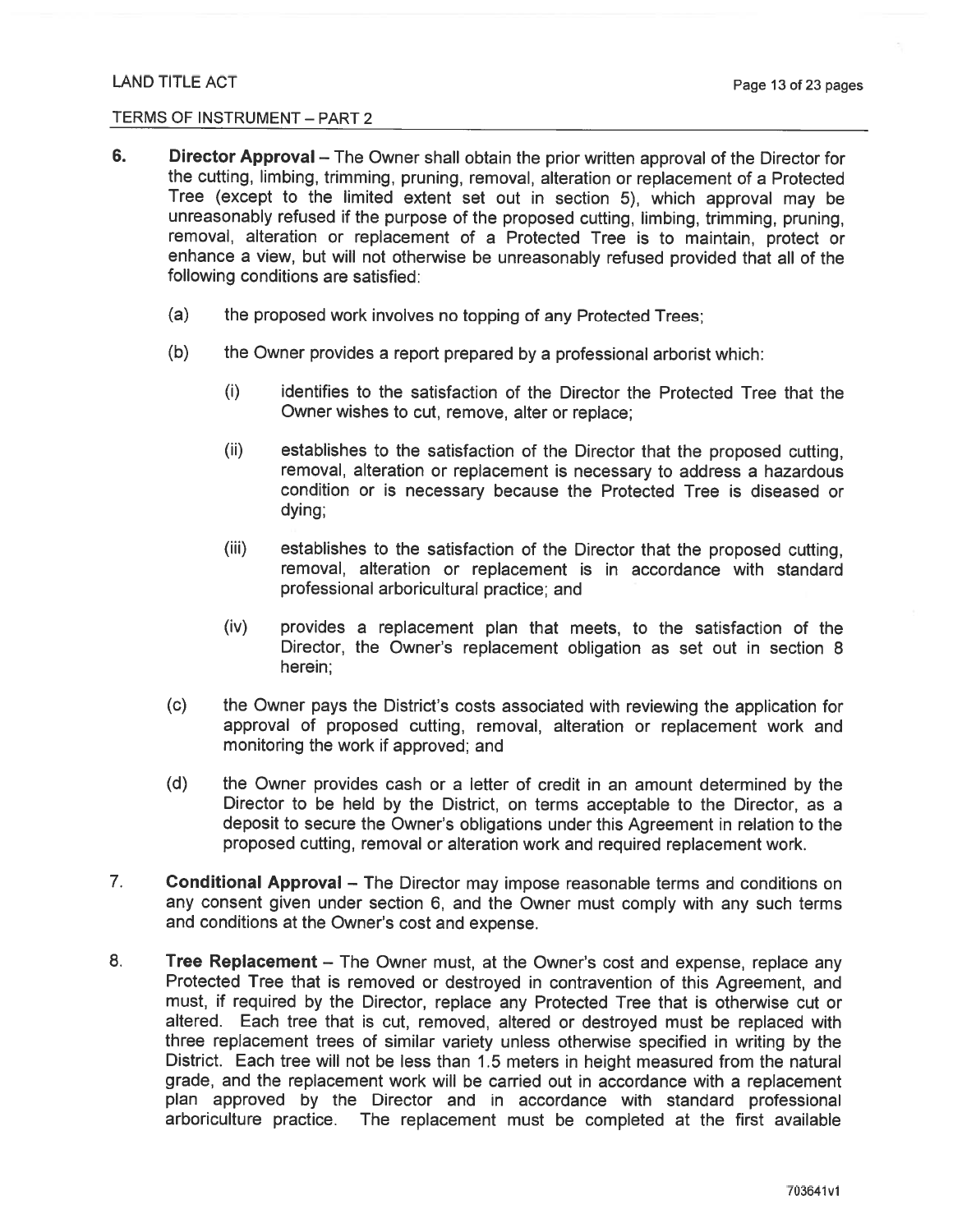# TERMS OF INSTRUMENT - PART 2

opportunity after the cutting, removal, alteration or destruction and in any event before the end of the next dormant season.

- 9. Costs - The Owner shall comply with all requirements in this Agreement at its own cost and expense.
- $10<sub>1</sub>$ District may Perform Obligations of Owner - If the Owner has breached its obligation under section 7 of this Agreement, the District may, but is not obliged to, enter the Land and rectify the breach or perform the obligations at the expense of the Owner. The cost to the District of performing the obligation is a debt due and owing by the Owner to the District, with interest accruing on that debt at the annual rate of interest that is equal to 3% above the annual prime rate of interest charged from time to time by the Canadian Imperial Bank of Commerce, being the annual rate of interest charged by it for Canadian dollar demand commercial loans extended to its most credit-worthy customers. The District may exercise its rights under this section 10 only if the Owner has not cured the breach in question within 45 days or before the next dormant season (if applicable) after notice to do so is given to the Owner by the District or as otherwise required under this Agreement. Exercise by the District of its rights under this section 10 does not limit nor prevent the District from enforcing any other remedy or right the District may have against the Owner, including, without limitation, bringing a trespass action or enforcing a bylaw by means of a Supreme Court injunction, a prosecution or issuance of a municipal ticket information or bylaw notice.
- $11.$ District's Costs - Without limiting section 10, the Owner must pay all of the costs and expenses that may be incurred by the District in enforcing the District's rights under this Agreement.
- $12.$ **Statutory Right of Way - Pursuant to Section 218 of the Land Title Act (British** Columbia) and in acknowledgement of the public interest in protecting and preserving the Covenant Area and the Protected Trees, the Owner hereby grants to the District, its servants, officers, employees, agents, contractors, assignees and successors, a statutory right of way over the Land to go on, over, upon and to pass and repass with or without vehicles for the purpose of performing the obligations of the Owner as permitted under section 10 herein. The Owner acknowledges and agrees that the District is not an occupier of the Land or any part thereof by virtue of the statutory right of way herein or by virtue of the District's exercise or employment of that statutory right of way. The Owner further acknowledges and agrees that nothing in this Agreement creates or imposes on the District any duty, obligation or liability (including any private or public law duty, obligation or liability) to any person to exercise or enforce this statutory right of way, all such matters being within the absolute and unfettered discretion of the District.
- $13.$ Rent Charge - The Owner hereby grants to the District a rent charge under Section 219 of the Land Title Act (British Columbia), and at common law, securing payment by the Owner to the District of any amount payable by the Owner pursuant to this Agreement. The Owner agrees that the District, at its option, may enforce payment of such outstanding amount in a court of competent jurisdiction as a contract debt, by an action for and order for sale, by proceedings for the appointment of a receiver, or in any other method available to the District in law or in equity.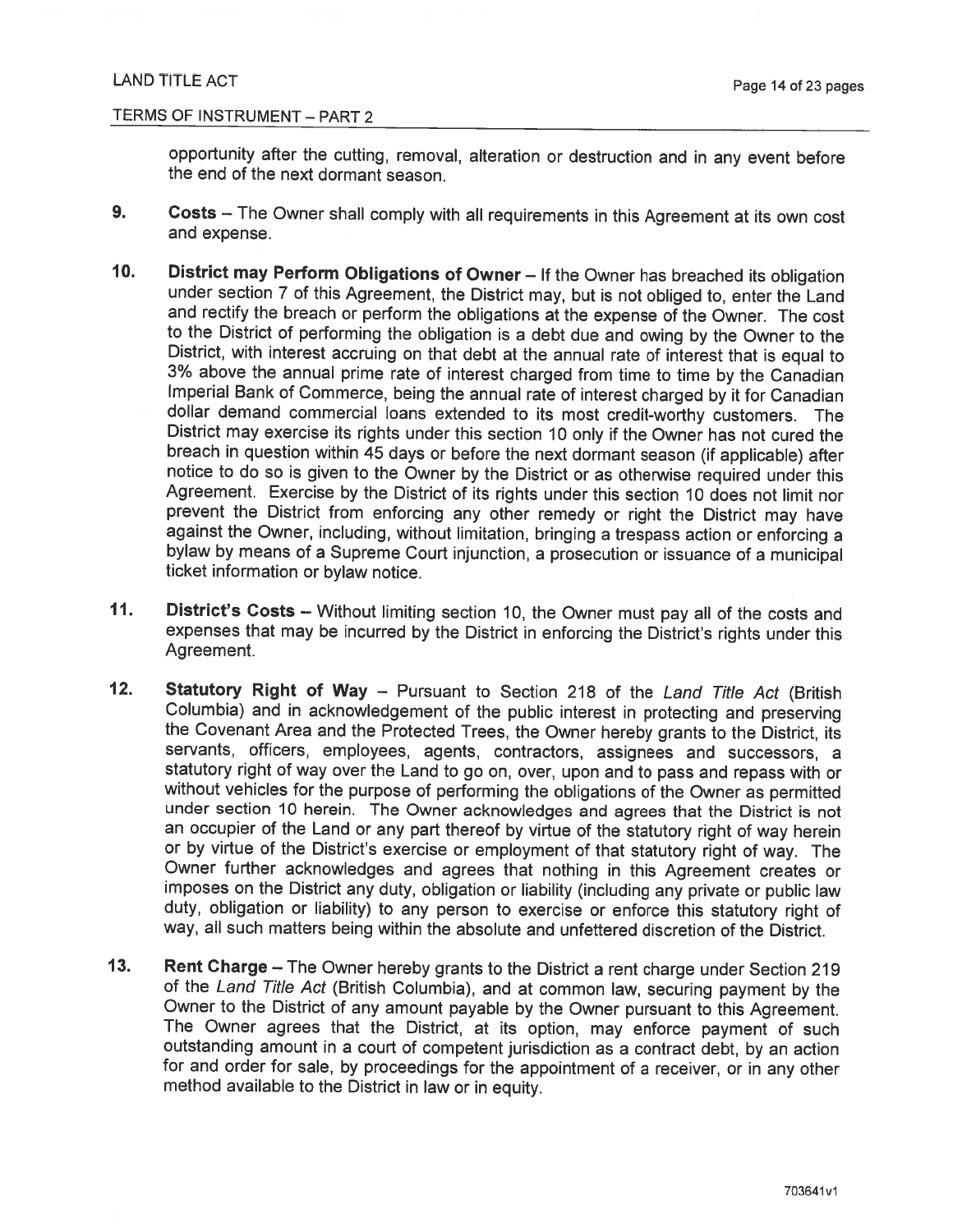- $14.$ District's Right to Specific Relief – The Owner agrees that the District is entitled to obtain an order for specific performance or a prohibitory or mandatory injunction in respect of any breach by the Owner of this Agreement. The Owner agrees that this section 14 is reasonable given the public interest in the need for effective protection of the Covenant Area and the Protected Trees
- $15.$ **Other Requirements** – Notwithstanding any other provision of this Agreement, the Owner must, in its activities on or with respect to the Land, observe and comply with all the District Bylaws, and policies regulating tree preservation in existence from time to time.
- $16.$ Inspection - The District, its officers, employees, contractors and agents, will have reasonable access to the Land at all reasonable times as may be necessary to ascertain compliance with this Agreement.
- $17.$ Limitation on Owner's Obligations - The Owner is liable only for breaches of this Agreement that occur while the Owner is the registered owner of the Land or any part thereof.
- 18. Release and Indemnity - The Owner hereby releases the District, and indemnifies and saves the District harmless and its elected and appointed officials, officers, employees, agents and others of the District, from and against any and all actions, causes of actions, suits, claims (including claims for injurious affection), costs (including legal fees and disbursements), expenses, debts, demands, losses (including economic loss) and liabilities of whatsoever kind directly or indirectly arising out of or in any way due or relating to:
	- $(a)$ the Protected Trees or their preservation and maintenance;
	- $(b)$ the granting or existence of this Agreement:
	- $(c)$ the restrictions or obligations contained in this Agreement or the performance or non-performance by the Owner of this Agreement;
	- $(d)$ the exercise by the District of any of its rights under this Agreement; or
	- $(e)$ any approval given or not given by the District under this Agreement.
- $19.$ No Obligations on District – The Owner acknowledges and agrees that the rights given to the District by this Agreement are permissive only and nothing in this Agreement imposes on the District any duty, obligation or liability of any kind (including any private or public law duty, obligation or liability) to any person to exercise or enforce this Agreement, or the statutory right of way granted in section 12 or obliges the District to perform any act or to incur any expense for any of the purposes set out in this Agreement all such matters being within the absolute and unfettered discretion of the District, except as otherwise set out herein. The District hereby expressly reserves the absolute and unfettered right and discretion at any time, without notice to the Owner or any other person, to discharge and relinguish the Section 219 Covenant and the statutory right of way hereby granted without compensation or liability to anyone.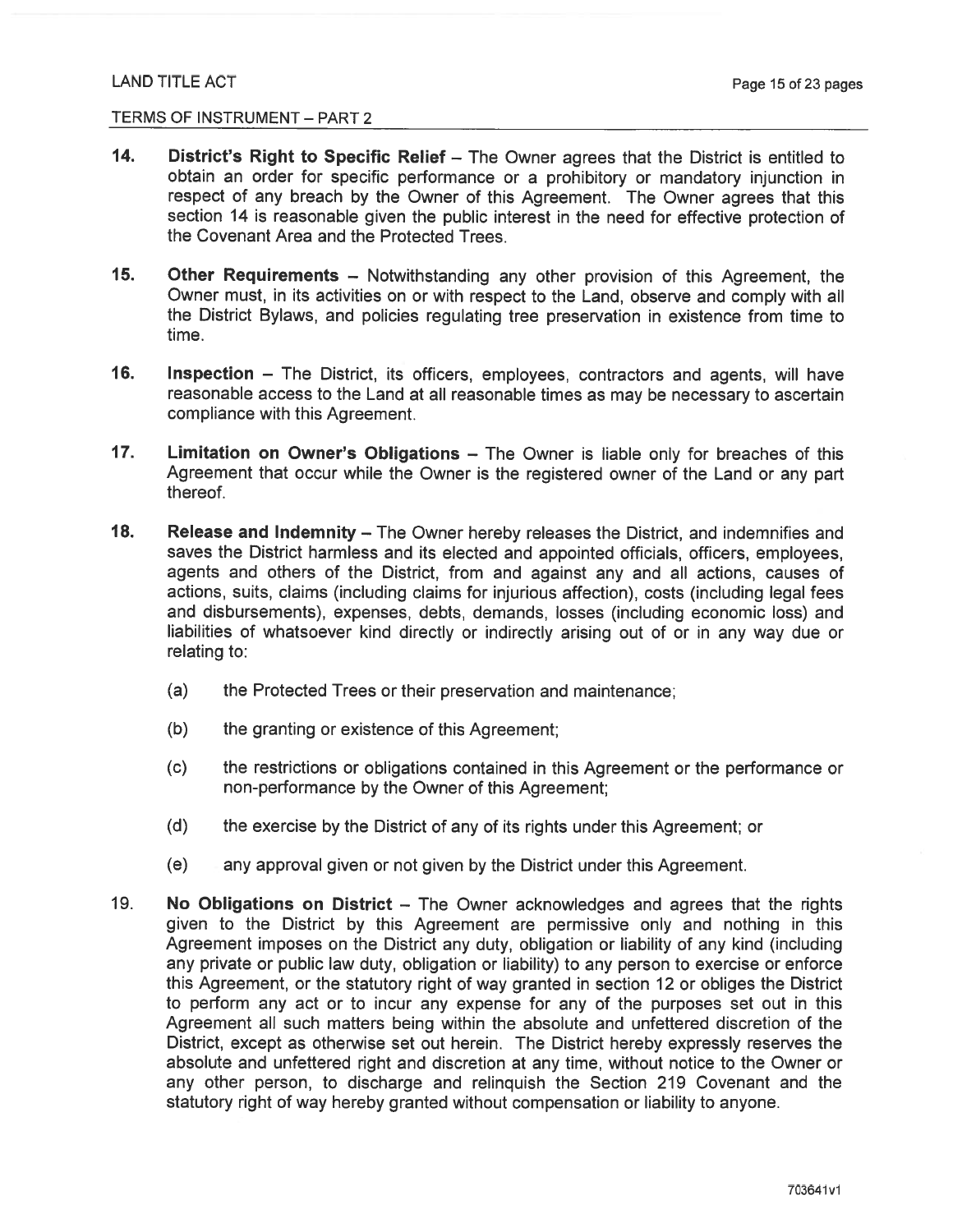- 20. No Effect on Laws or Powers - This Agreement does not:
	- $(a)$ affect or limit the discretion, rights or powers of the District under any enactment or at common law, including in relation to the use or subdivision of the Land and including in relation to the issuance of a development permit for the Land:
	- $(b)$ affect or limit any enactment relating to the use or subdivision of the Land: or
	- relieve the Owner from complying with any enactment, including in relation to the  $(c)$ use or subdivision of the Land
- $21.$ Covenant Runs With the Land - Unless it is otherwise expressly provided in this Agreement, every obligation and covenant of the Owner in this Agreement constitutes a personal covenant and a covenant granted under Section 219 of the Land Title Act (British Columbia) in respect of the Land. This Agreement burdens the Land and runs with it and binds the successors in title to the Land. This Agreement burdens and charges all of the Land and any parcel into which it is subdivided by any means and any parcel into which the Land is consolidated.
- $22.$ No Tort Liability - This Agreement creates only contractual obligations and obligations arising out of the nature of this document as a covenant under seal. No tort obligations or liabilities of any kind exist between the parties in connection with the performance of, or any default under or in respect of, this Agreement. The intent of this section 22 is to exclude tort liability of any kind and to limit the parties to their rights and remedies under the law of contract and under the law pertaining to covenants under seal.
- 23. **Remedies Non-Exclusive - No remedy herein conferred on the District is intended to** be exclusive. Each and every remedy shall be cumulative and shall be in addition to every other remedy given herein or now or in the future existing at law or in equity or by statute or otherwise. The exercise or commencement of exercise by the District of any one or more of such remedies shall not preclude the simultaneous or later exercise by the District of any or all other such remedies.
- 24. Notice - Any notice to be given pursuant to this Agreement must be in writing and must be delivered personally or sent by prepaid mail. The addresses of the parties for the purpose of notice are the addresses on the first page of this Agreement and in the case of any subsequent owner, the address will be the address shown on the title to the Land in the Land Title Office. If notice is delivered personally, it may be left at the relevant address in the same manner as ordinary mail is left by Canada Post and is to be deemed given when delivered. If notice is sent by mail, it is to be deemed given 5 days after mailing by deposit at a Canada Post mailing point or office. In the case of any strike or other event causing disruption of ordinary Canada Post operations, a party giving notice for the purposes of this Agreement must do so by delivery as provided in this section 24. Any party may at any time give notice in writing to the other of any change of address and from and after the receipt of notice the new address is deemed to be the address of such party for giving notice.
- $25.$ Discretion - Wherever in this Agreement the approval of the District is required, some act or thing is to be done to the District's satisfaction, the District is entitled to form an opinion, or the District is given a sole discretion: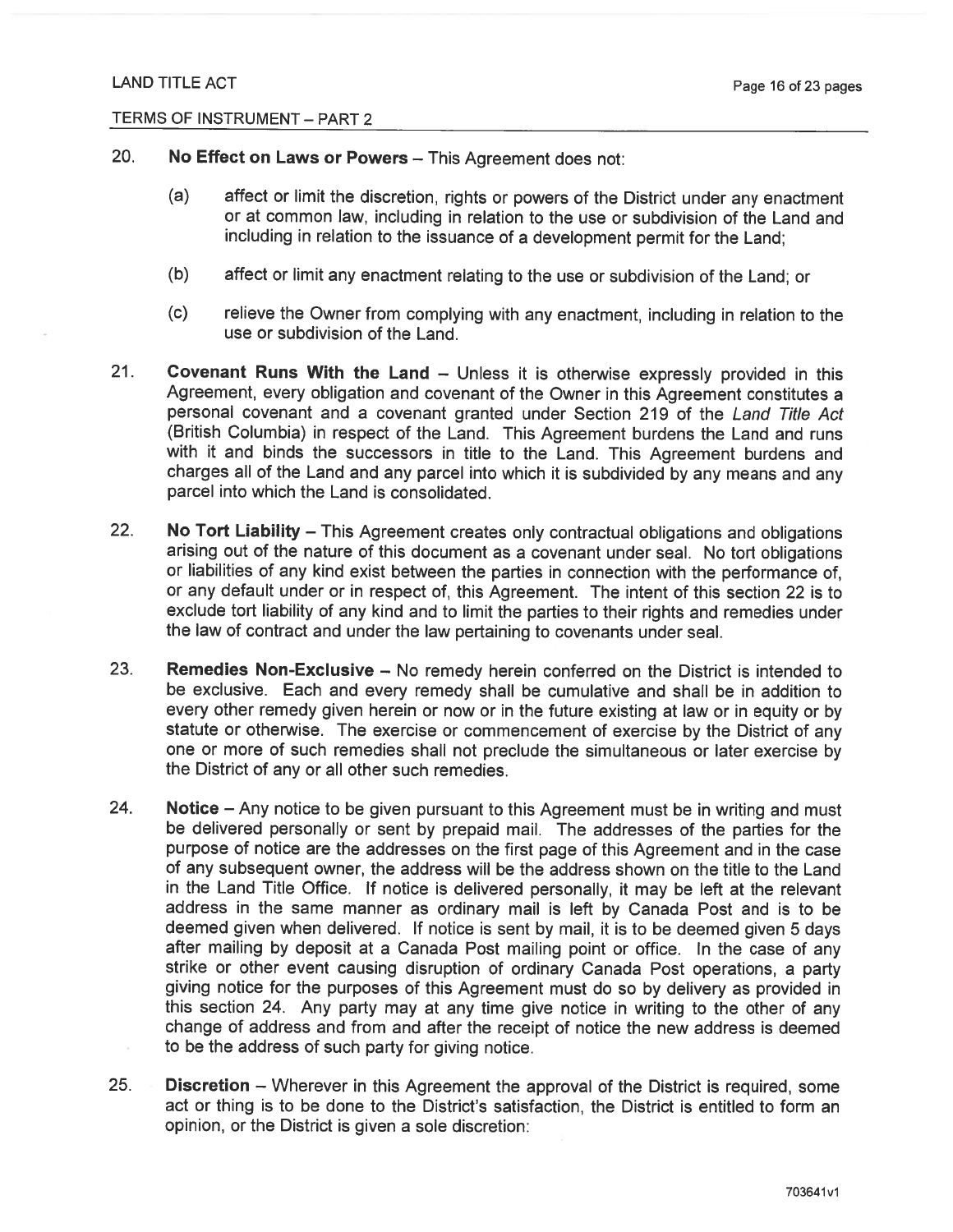- the relevant provision is not deemed to have been fulfilled or waived unless the  $(a)$ approval, opinion or expression of satisfaction is in writing signed by the Director: and
- any discretion of the District is deemed to be the sole, absolute and unfettered  $(b)$ discretion of the District
- 26. No Public Law Duty - Where the District is required or permitted by this Agreement to form an opinion, exercise its discretion, express satisfaction, make a determination or give its consent, the District is under no public law duty of fairness or natural justice in that regard and the District may do any of those things in the same manner as if it were a private party and not a public body.
- 27. Modification, Discharge or Abandonment - The Owner agrees that this Agreement is intended to be perpetual in order to protect the Land as set out in this Agreement. In view of the importance of protecting the Land for ecological and other reasons, the Owner agrees not to seek a court order modifying, discharging or extinguishing this Agreement under the Property Law Act (British Columbia), any successor to that enactment, any other enactment or the common law.
- 28. Registration - The Owner agrees to do everything necessary at the Owner's expense to ensure that this Agreement is registered against title to the Land with priority over all financial charges, liens and encumbrances registered or pending at the time of application for registration of this Agreement.
- 29. Waiver - An alleged waiver of any breach of this Agreement is effective only if it is an express waiver in writing of the breach. A waiver of a breach of this Agreement does not operate as a waiver of any other breach of this Agreement.
- $30.$ Severance - If any part of this Agreement is held to be invalid, illegal or unenforceable by a court having the jurisdiction to do so, that part is to be considered to have been severed from the rest of this Agreement and the rest of this Agreement remains in force unaffected by that holding or by the severance of that part.
- $31.$ No Other Agreements - This Agreement is the entire agreement between the parties regarding its subject and it terminates and supersedes all other agreements and arrangements regarding its subject.
- 32. **Enurement** – This Agreement binds the parties to it and their respective successors, heirs, executors and administrators.
- 33. **Deed and Contract** – By executing and delivering this Agreement each of the parties intends to create both a contract and a deed executed and delivered under seal.

As evidence of their agreement to be bound by the above terms, the parties each have executed and delivered this Agreement under seal by executing Part 1 of the Land Title Act Form C to which this Agreement is attached and which forms part of this Agreement.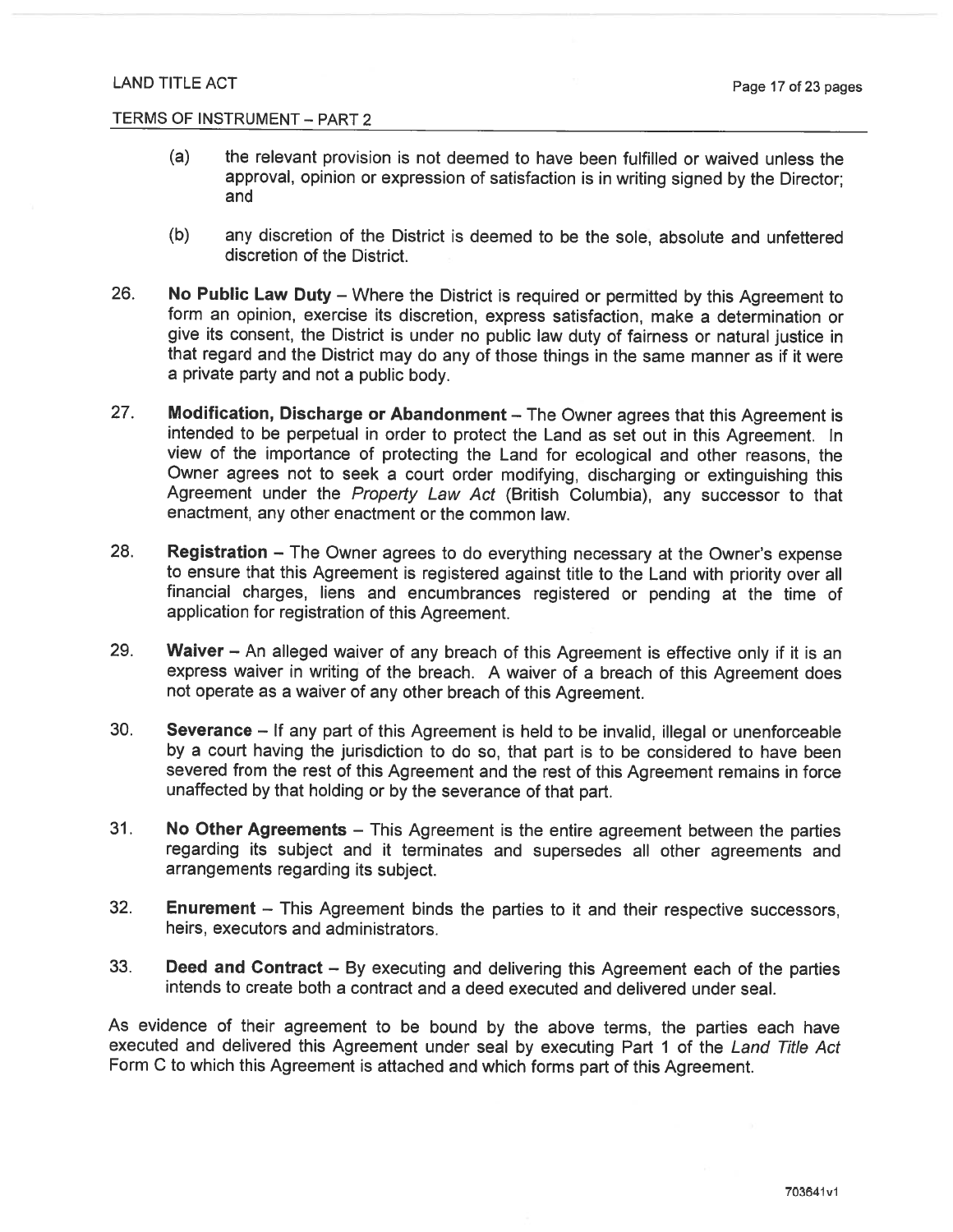#### TERMS OF INSTRUMENT - PART 2

# **GRANT OF PRIORITY**

#### **RECITALS:**

- $A_{\cdot}$ The Owner (as defined in the attached covenant agreement) (the "Covenant Agreement") is the registered owner of the lands described in Item 2 of Part 1 of the General Instrument attached hereto ("Land"):
- $B<sub>1</sub>$ The Owner granted to **V** [INSERT LENDER NAME] (the "Prior Chargeholder") a mortgage and an assignment of rents which are registered against the title to the Land (together, the "Prior Charges");
- C. By the Covenant Agreement, the Owner granted to the District (as defined in the Covenant Agreement) (the "Subsequent Chargeholder") the Section 219 Covenant and the Section 218 Statutory Right of Way that are described in the Covenant Agreement (together, the "Subsequent Charges"); and
- Section 207 of the Land Title Act (British Columbia) permits the Prior Chargeholder to D. grant priority over a charge to a subsequent chargeholder.

#### **PRIORITY AGREEMENT**

This Priority Agreement is evidence that in consideration of \$2.00 paid by the Subsequent Chargeholder to the Prior Chargeholder (the receipt and sufficiency of which is hereby acknowledged) the Prior Chargeholder grants to the Subsequent Chargeholder priority over the Prior Charges and the Prior Chargeholder covenants and agrees to subordinate and postpone all its right, title and interest in and to the Land with the intent and with the effect that the interests of the Subsequent Chargeholder in and under the Subsequent Charges are the same as if the Subsequent Charges had been executed, delivered and registered against the title to the Land before registration of the Prior Charges.

As evidence of their agreement to be bound by the above terms of this Priority Agreement, the party described in this Priority Agreement as the Prior Chargeholder has executed and delivered Part 1 of the Land Title Act Form C to which this Priority Agreement is attached and which forms part of this Priority Agreement.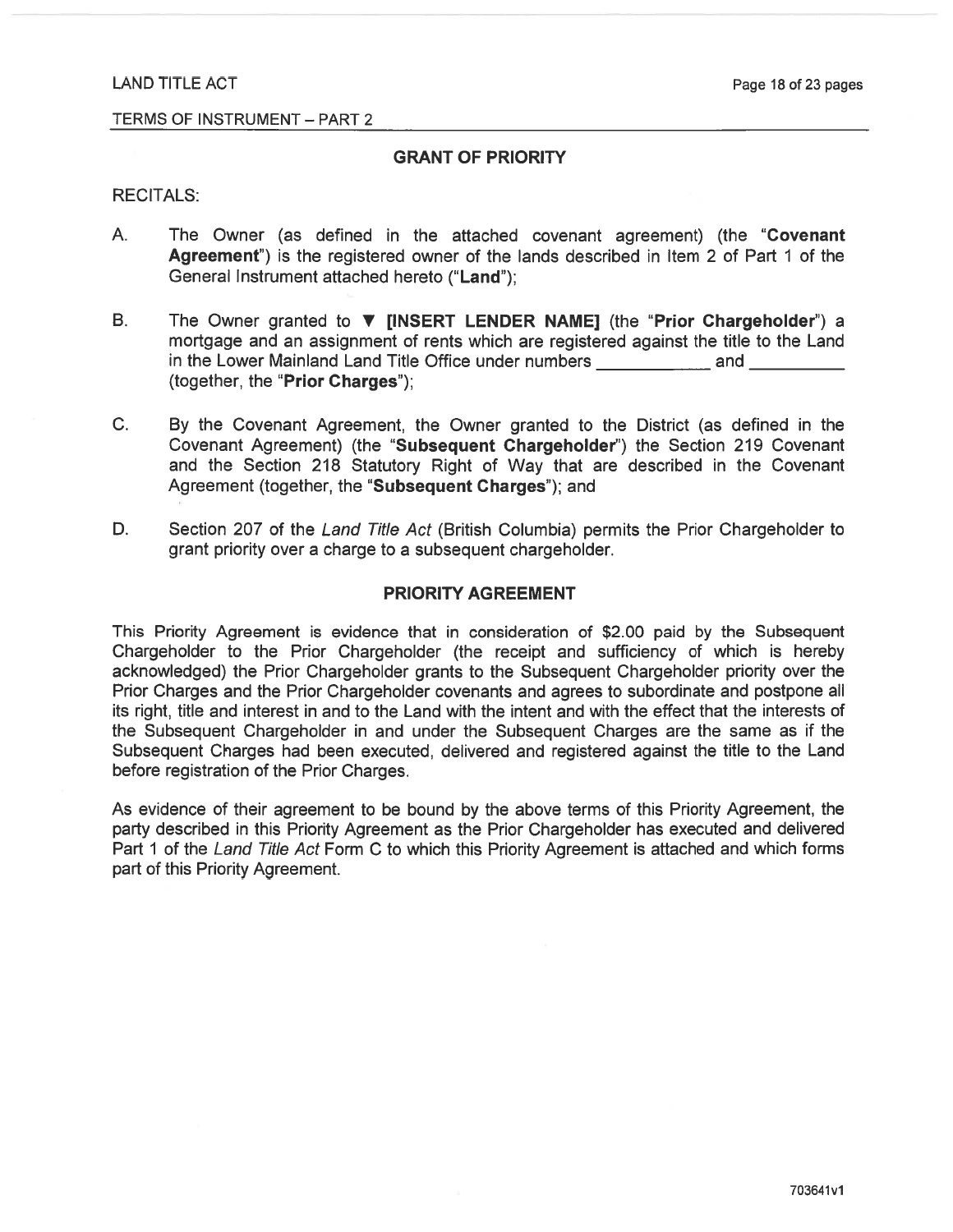# **SCHEDULE "A"**

# **Plan of Covenant Area**

# **RADIX TREE & LANDSCAPE CONSULTING**



Suite #264, 718-333 Brooksbank Ave, North Vancouver, BC V7J 3V8<br>PH: 778.319.6164 Fax: 778.262.0140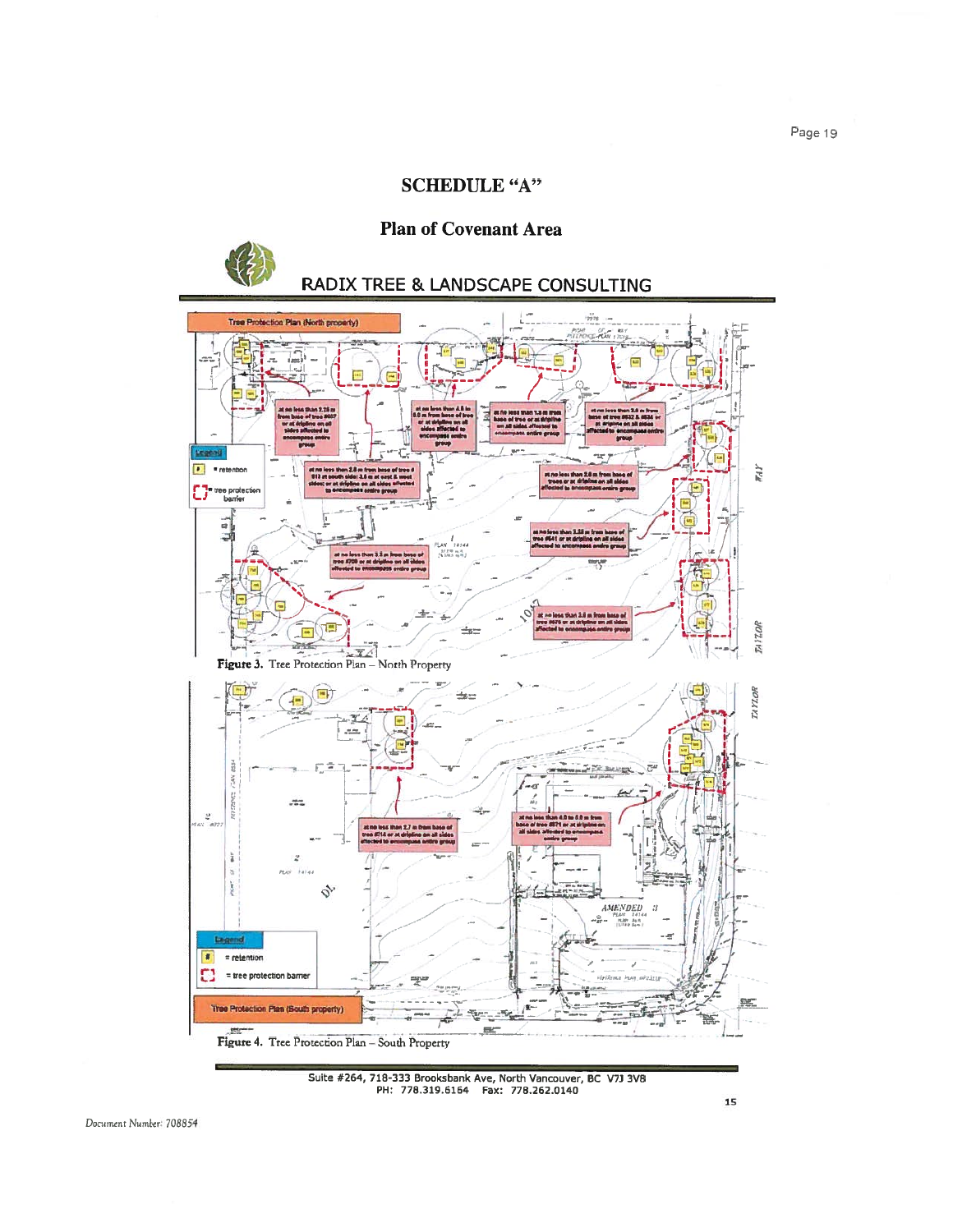# Schedule "B" **Building Restriction Covenant**

# TERMS OF INSTRUMENT - PART 2

# **SECTION 219 COVENANT - BUILDING RESTRICTION**

# **WHEREAS:**

- This document is dated for reference purposes the \_\_\_\_ day of \_\_\_\_\_\_\_\_, 2014. A.
- **B.** In these terms of instrument:
	- THE CORPORATION OF THE DISTRICT OF WEST VANCOUVER is  $(a)$ referred to as the "Municipality".
	- $(b)$ is referred to as the "Grantor".
- The Grantor is the registered owner of the lands described in Item 2 of Part 1 to  $C_{1}$ this General Instrument (hereinafter called the "Lands").
- D. Section 219 of the Land Title Act (R.S.B.C. 1996, c. 250) provides that there may be registered as a charge against the title to any land a covenant in favour of a municipality in respect of the use of land or the use of a building on or to be erected on land or that land is or is not to be built on or is not to be subdivided except in accordance with the covenant.
- Е. The Grantor desires to grant and the Municipality agrees to accept this Covenant on the terms and conditions contained herein.

WITNESSETH THAT in consideration of the premises and the sum of One Dollar (\$1.00) (the receipt and sufficiency of which the Grantor hereby acknowledges), and pursuant to the provisions of Section 219 of the Land Title Act, the Grantor covenants with the Municipality as follows:

- No part of the Lands may be used or built upon and no buildings or structures on  $\mathbf{1}$ . or to be built upon the Lands shall be used unless the Grantor is in full compliance with its obligations under this Agreement.
- $2.$ The Grantor will ensure that window blinds are installed and maintained at all times in all windows along the north elevation of any building on the Lands, and that said window blinds will be drawn from 8:00 p.m. each day until 6:00 a.m. the next day.
- The Grantor acknowledges and agrees that the rights given to the District by this  $3.$ Agreement are permissive only and nothing in this Agreement imposes on the District any duty, obligation or liability of any kind (including any private or public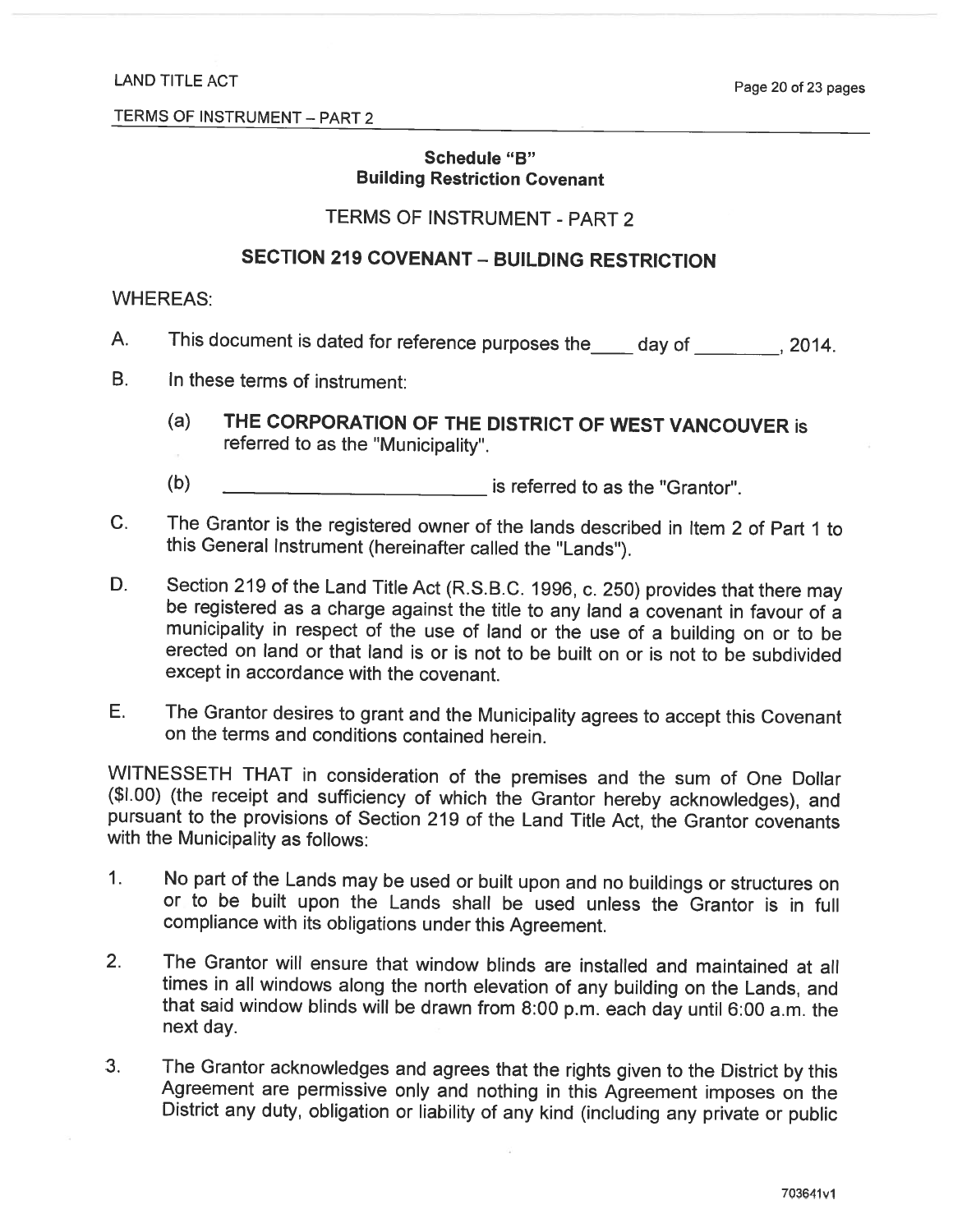law duty, obligation or liability) to any person to exercise or enforce this Agreement, or obliges the District to perform any act or to incur any expense for any of the purposes set out in this Agreement all such matters being within the absolute and unfettered discretion of the District. The District hereby expressly reserves the absolute and unfettered right and discretion at any time, without notice to the Owner or any other person, to discharge and relinquish the Section 219 Covenant hereby granted without compensation or liability to anyone.

- Nothing contained or implied herein shall prejudice or affect the rights and  $4.$ powers of the Municipality in the exercise of its functions, rights and powers pursuant to any public or private statute, bylaws, orders and regulations, all of which may be fully and effectively exercised in relation to the Lands or any and all improvements on the Lands as if this Agreement had not been executed and delivered by the Grantor.
- 5. The Grantor agrees that the Municipality is entitled to obtain an order for specific performance or a prohibitory or mandatory injunction in respect of any breach by the Grantor of this Agreement. The Grantor agrees that this section is reasonable given the public interest in the need for the land use restriction contained herein.
- The Grantor agrees to do everything necessary to ensure that this Agreement is 6. registered against the title to the Land with priority over all financial charges, liens and encumbrances registered, or the registration of which is pending, at the time of application for registration of this Agreement, including all options to purchase, rights of first refusal, mortgages and assignments.
- If any portion of this Agreement is held invalid by a court of competent  $7<sub>1</sub>$ jurisdiction, the invalid portion shall be severed and the decision that it is invalid shall not affect the validity of the remainder of the Agreement.
- Every obligation and covenant of the Grantor in this Agreement constitutes both 8. a contractual obligation and a covenant granted under Section 219 of the Land Title Act in respect of the Land and this Agreement burdens the Land and runs with it and binds the successors in title to the Lands. This Agreement burdens and charges all of the Land and any parcel into which it is subdivided by any means and any parcel into which the Land is consolidated. The Grantor is only liable for breaches of this Agreement that occur while the Grantor is the registered owner of the Land.
- 9. The Grantor hereby releases, indemnifies and saves harmless the Municipality, its elected officials, officers, employees, agents and others from and against any and all matter of actions, causes of action, claims, costs, expenses (including actual legal fees), losses, damages, debts, demands and harm, by whomsoever brought, of whatsoever kind and howsoever arising out of or in any way due to or relating to the granting or existence of this Agreement.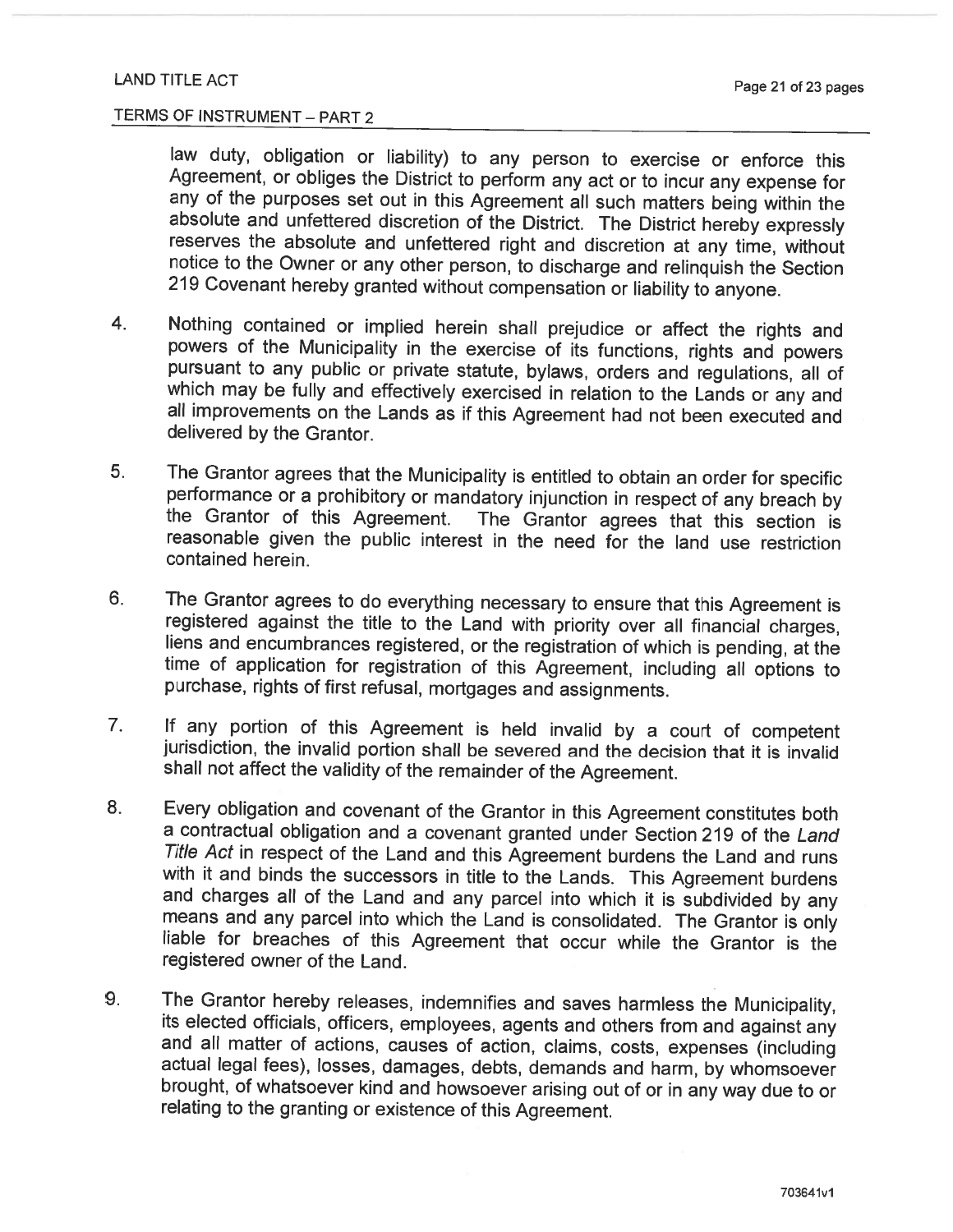#### TERMS OF INSTRUMENT - PART 2

- $10.$ This Agreement is the entire agreement between the parties concerning its subject, and supersedes and terminates all other agreements, understandings or promises concerning its subject. The Municipality has made no representations and gives no warranties to the Grantor regarding the subject of this Agreement or any related matter or proceeding.
- $11.$ A waiver of any breach of this Agreement is binding only if given in that instrument executed by the party giving the waiver, and only if the waiver is an express waiver of the breach in question. A waiver of the breach of this Agreement operates to waive only the breach in respect of which has expressly been given.
- $12.$ Nothing in this Agreement exempts the Grantor or the Land from any statutory requirement or from the ordinary jurisdiction of the Municipality, its bylaws, permits, regulations and orders and, without limitation, this Agreement does not relieve the Grantor from complying with any enactment relating to the use of the Land.
- $13.$ The rights given to the Municipality by this Agreement are permissive only and nothing in this Agreement imposes any legal duty of any kind on the Municipality to anyone, or obliges the Municipality to enforce this Agreement, to perform any act or to incur any expense in respect of this Agreement.
- $14.$ This Agreement binds the parties hereto and their respective successors, heirs, executors and administrators.
- $15.$ All covenants made by the Grantor shall be construed as being several as well as joint with respect to all persons constituting the Grantor.

As evidence of their agreement to be bound by the above terms, the parties each have executed and delivered this Agreement under seal by executing Part 1 of the Land Title Act Form C to which this Agreement is attached and which forms part of this Agreement.